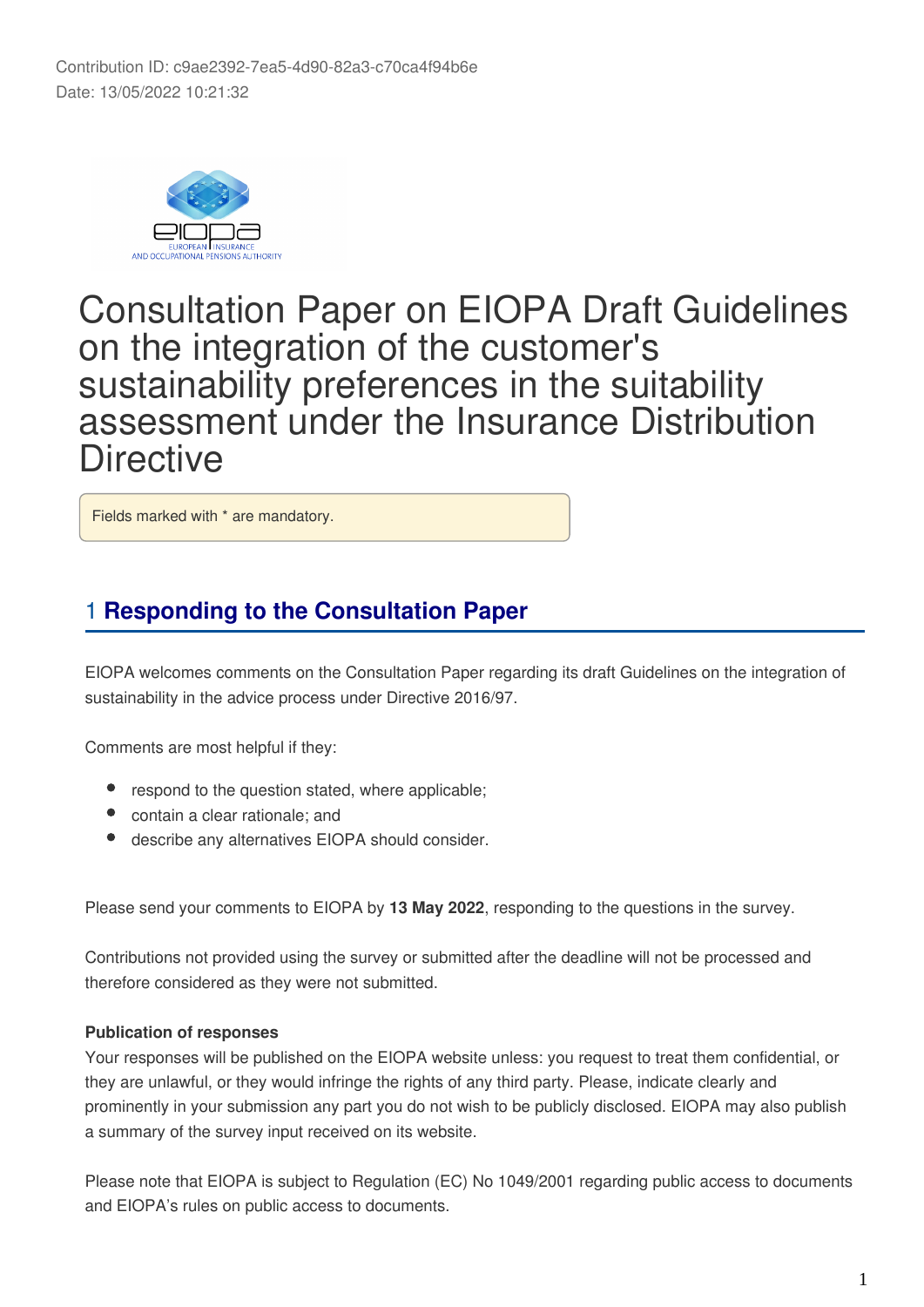#### Declaration by the contributor

By sending your contribution to EIOPA you consent to publication of all information in your contribution in whole/in part – as indicated in your responses, including to the publication of your name/the name of your organisation, and you thereby declare that nothing within your response is unlawful or would infringe the rights of any third party in a manner that would prevent the publication.

#### **Data Protection**

Please note that personal contact details (such as name of individuals, email addresses and phone numbers) will not be published. EIOPA, as a European Authority, will process any personal data in line with Regulation (EU) 2018/1725. More information on how personal data are treated can be found in the privacy statement at the end of this material. www.eiopa.europa.eu/privacy-statement\_en

# 2 **Remarks on completing this survey**

#### **Choice of internet browsers**

Please use preferably Firefox or Chrome for best speed of the online survey whilst ensuring use of the latest version of the browser.

#### **Saving a draft survey**

After you start filling in responses to the survey there is a facility to save your answers. HOWEVER, PLEASE NOTE THAT THE USE OF THE ONLINE SAVING FUNCTIONALITY IS AT THE USER'S OWN RISK.

As a result, it is strongly recommended to complete the online survey in one go (i.e. all at once).

Should you still proceed with saving your answers, the online tool will immediately generate and provide you with a new link from which you will be able to access your saved answers.

It is also recommended that you select the "Send this Link as Email" icon to send a copy of the weblink to your email - please take care of typing in your email address correctly. This procedure does not, however, guarantee that your answers will be successfully saved.

#### **Uploading document(s)**

In the last section of the survey, you can also share additional material by clicking on "Select file to upload". Several documents (e.g. Word, Excel, Pdf) can be uploaded. However, note that each document / file is limited to 1MB or less in size.

#### **Printing the completed survey**

You will have the possibility to print a pdf version of the final responses to the survey after submitting it by clicking on "Download PDF".

You will automatically receive an email with the pdf file. Do not forget to check your junk / spam mailbox.

#### **Limit of characters for the answer of each question**

There is a limit of 5,000 characters for the answer of each question, including spaces and line breaks. If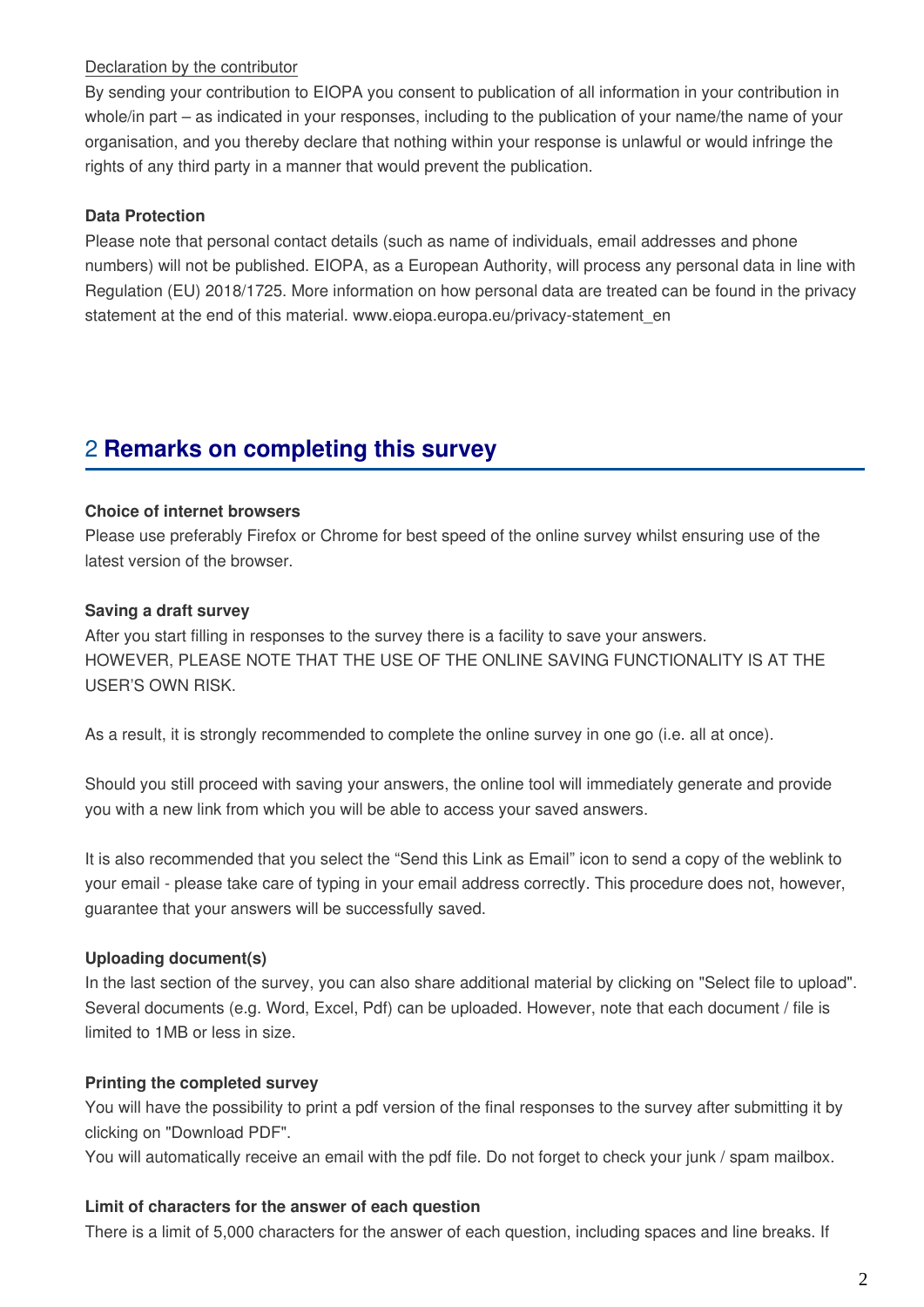your answer exceeds the limit, you can upload your answer as additional material (see "Uploading document(s)" mentioned above).

# 3 About you

Name of your organisation **\***

Bund der Versicherten (BdV - German Association of Insured)

Your first name **\***

**Christian** 

Your surname **\***

Guelich

#### \* I am giving my contribution as

- **C** Academic/research institution
- **Business association**
- **C** Company/business organisation
- **O** Consumer organisation
- **EU** citizen
- Environmental organisation
- Non-EU citizen
- Non-governmental organisation (NGO)
- **Public authority**
- **Trade union**
- $\circledcirc$  Other

#### Transparency register number

547660218656-93

E-mail (this won't be published) **\***

cguelich@bundderversicherten.de

- Your Member State **\***
	- **C** Austria
	- **Belgium**
	- **Bulgaria**
	- Croatia
	- Cyprus
	- Czechia
	- **Denmark**
	- **Estonia**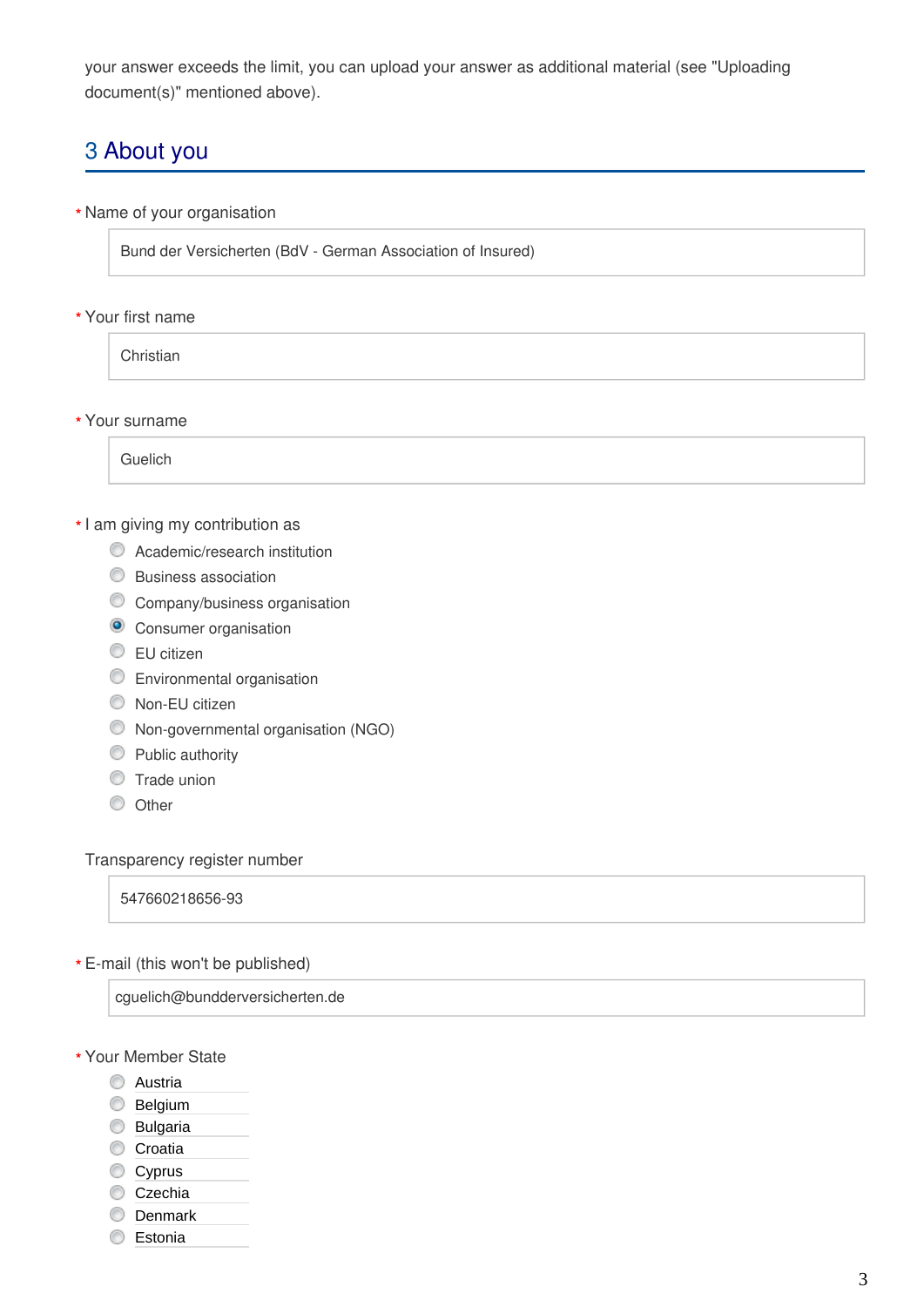- **C** Finland
- **Erance**
- **G** Germany
- **Greece**
- **Hungary**
- C Iceland
- **O** Ireland
- **O** Italy
- **C** Latvia
- **C** Liechenstein
- **C** Lithuania
- **C** Luxembourg
- **Malta**
- **Netherlands**
- **Norway**
- Poland
- **Portugal**
- **C** Romania
- Slovak Republic
- **Slovenia**
- Spain
- Sweden
- C Other
- Publication privacy settings **\***
	- **Anonymous** Only your type of respondent, country of origin and contribution will be published. All other personal details (name, organisation name and size, transparency register number) will not be published.
	- **Public** Your personal details (name, organisation name and size, transparency register number, country of origin) will be published with your contribution.

 $\blacksquare$  I agree with the personal data protection provisions

# 4 **Survey on Consultation Paper regarding EIOPA guidelines on the integration of the customer's sustainability preferences in the suitability assessment under the Insurance Distribution Directive**

Q1. Do you have any general comments regarding EIOPA proposed approach?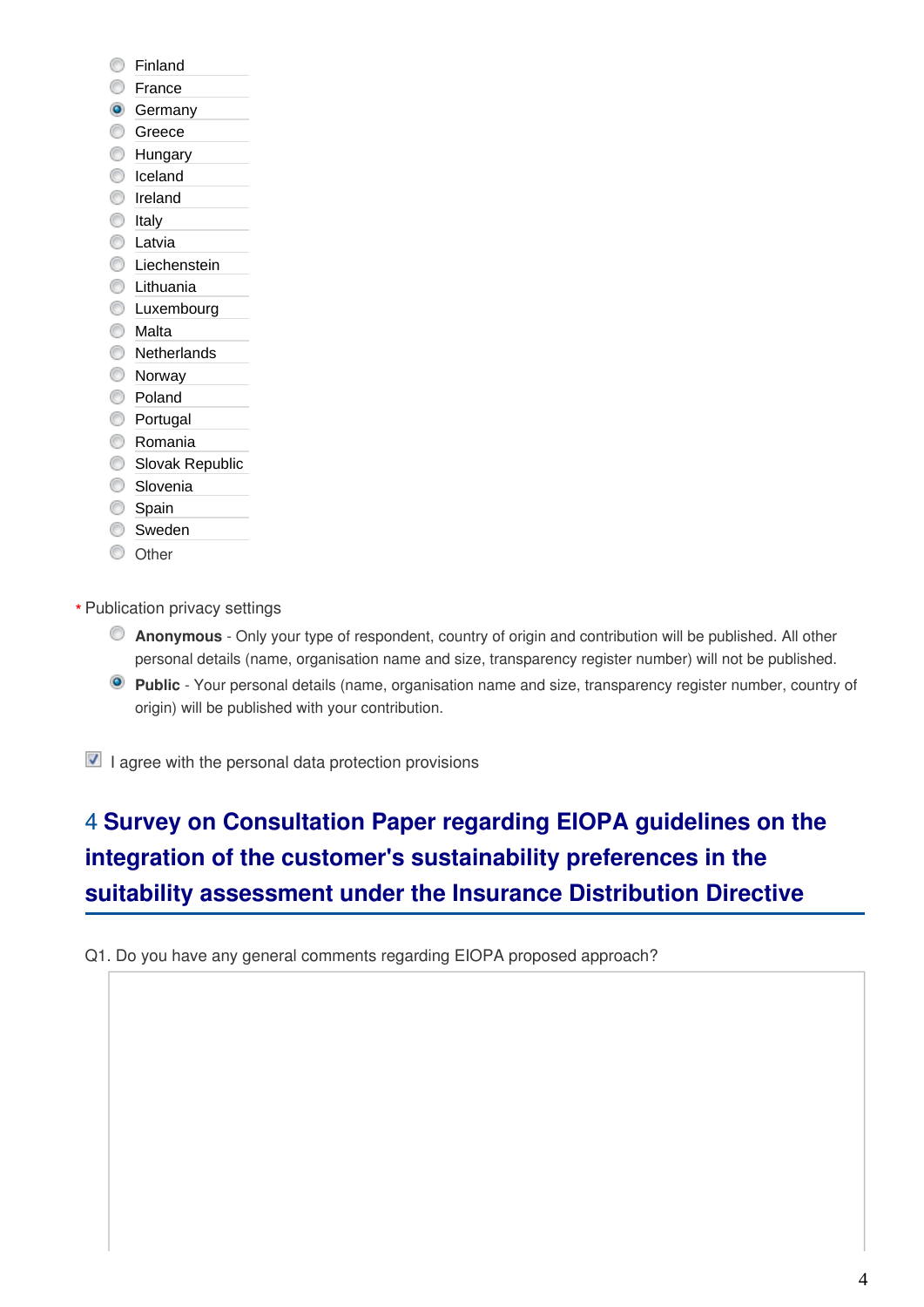We mostly agree with EIOPA's approach outlined in this consultation paper. On the one hand these guidelines clarify that sustainability is an additional crucial investment criteria which has to be taken into consideration as well by insurers and distributors as by policyholders during the advice and sales process. On the other hand it must be stressed that the intial financial objectives of policyholders, as well as biometric risk coverage as return and pension adequacy (based on the appropriate risk tolerance) have to be taken into consideration at the same level of importance and first. Therefore we strongly welcome EIOPA's proposal of the two-step process to assess the suitability of the insurance-based investment product. With regard to the "sustainability preferences" of the policyholder (the initial questioning and the necessary information about them) we support EIOPA's "layered" approach presented by these guidelines as well balanced and pragmatic.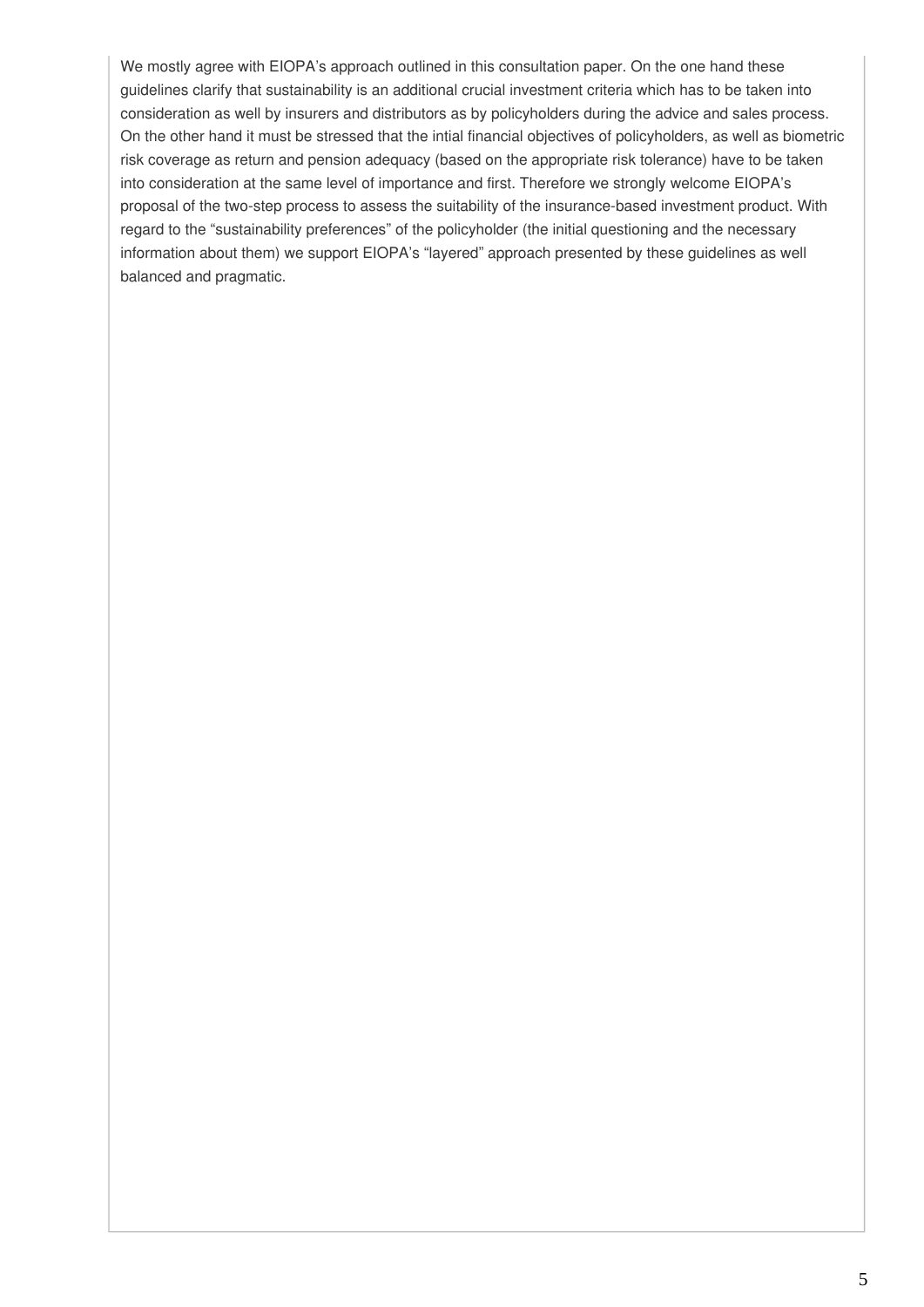Q2. Guideline 1 – Do you agree that insurance undertakings and insurance intermediaries should explain the purpose of the sustainability part of the suitability assessment and its scope as proposed by EIOPA or do you believe that the information requirement should be expanded further, and if yes, how?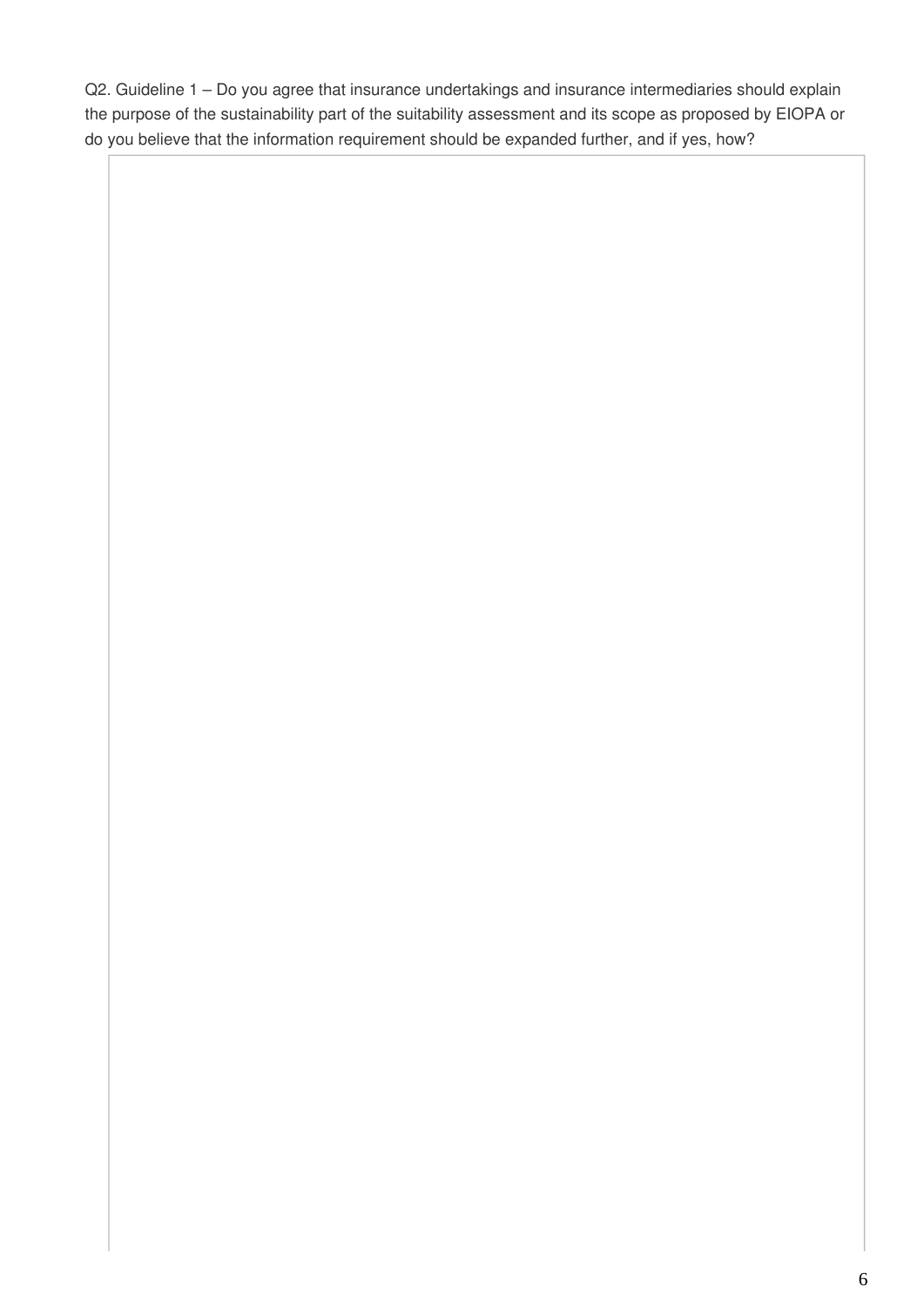As the concept of "sustainability preferences" is a new one introduced by this regulation, of course there has to be a duty of information by insurers and distributors towards the policy-holders. For reasons of understandability the language used for the explanation of these new terms must be "clear, succinct, comprehensible and not mis-leading". If this is the case following to the guidelines and figures of annex 1 outlined in this consultation paper and leading to a layered information approach, the information requirements do not need to be expanded further.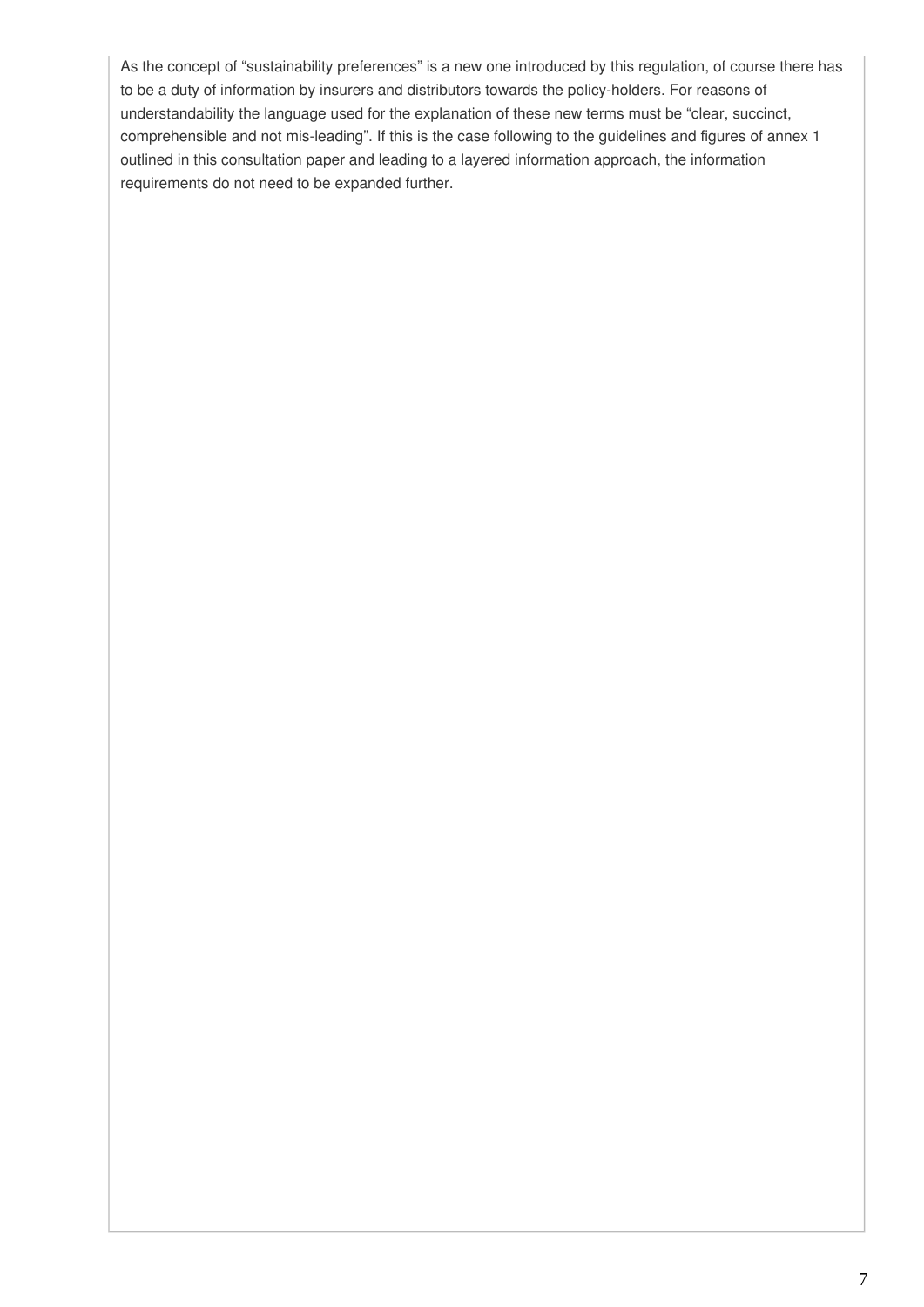Q3. Guideline 2 – Do you consider that insurance undertakings and insurance intermediaries should collect information on sustainability preferences as the last element within the collection of information on investment objectives?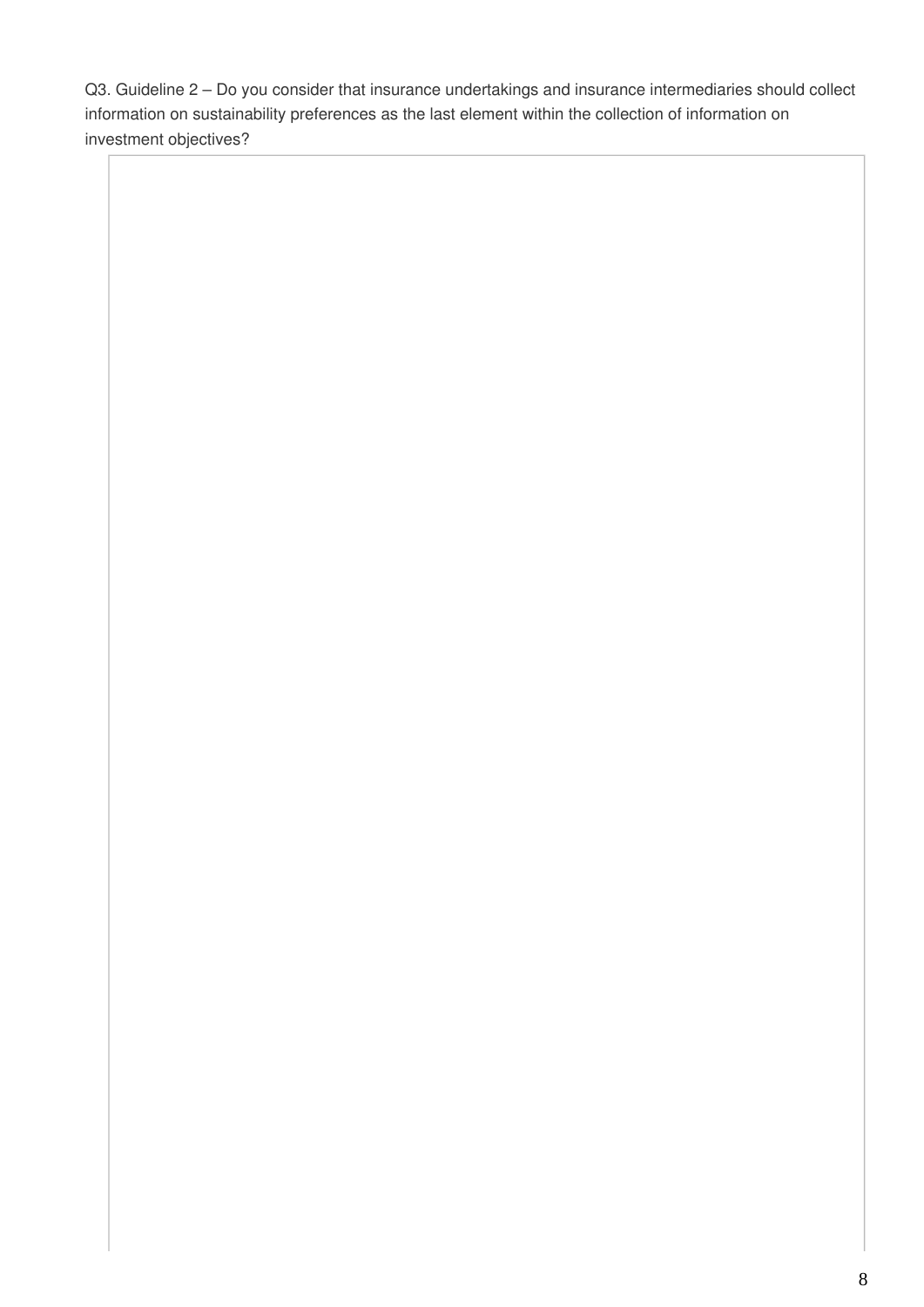Yes, we agree. As pointed out in recital 11 of regulation (EU) 2021/1257, "in accordance with the obligation to carry out distribution activities in accordance with the best interest of costumers, recommendations to customers or potential customers should reflect both the financial objectives and any sustainability preferences expressed by those customers." The purely financial objectives of policyholders when wishing to conclude a contract of an IBIP may be long-term savings for adequate pension, a reasonable risk-returnrelation, inclusion of other biometric risks like disability, death or longevity (cf. article 2 (3) (b) of regulation (EU) 2021/1257). That is why these personal objectives must be assessed first (by a sufficient granular level of target markets), and throughout the advice process, insurance undertakings and insurance intermediaries should adopt a neutral and unbiased approach so as to not influence the customer's answers (cf. CP, p. 27: Figure 3 – Two-step approach to assess the suitability of an IBIP). Additionally it must be taken into consideration that some policyholders may persecute only low or even no sustainability objectives or reach them by other retail investments (cf. recital 7 of regulation (EU) 2021/1257).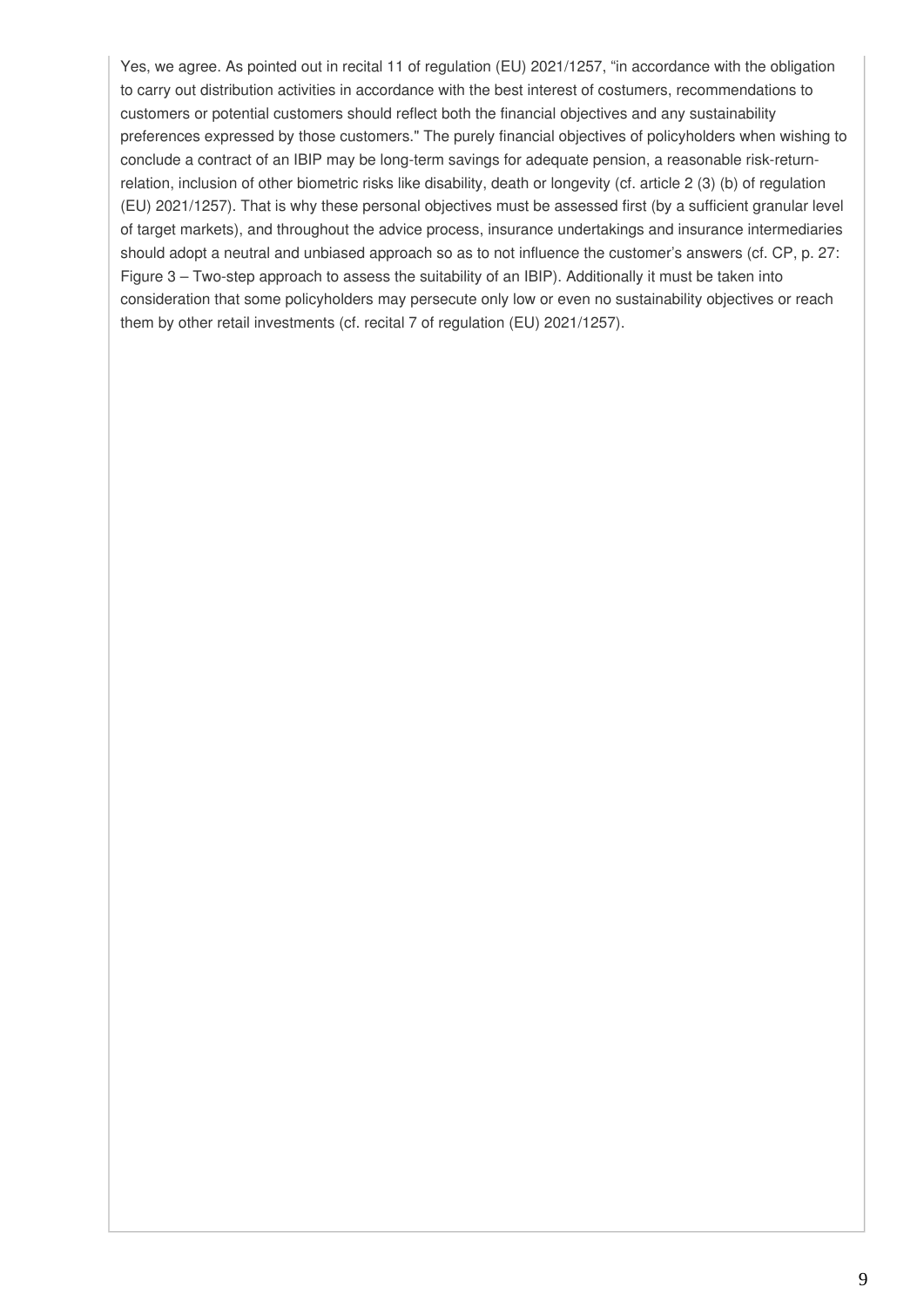Q4. Guideline 2 – Consistently with the text of article 2(4) of Commission Delegated Regulation 2017/2359, as amended by Commission Delegated Regulation (EU) 2021/1257, EIOPA proposes to collect the information on the minimum proportion for aspects defined in points a) and b) of Article 2(4) of Commission Delegated Regulation 2017/2359 from the customer in terms of percentages or shares. Do you agree with this approach?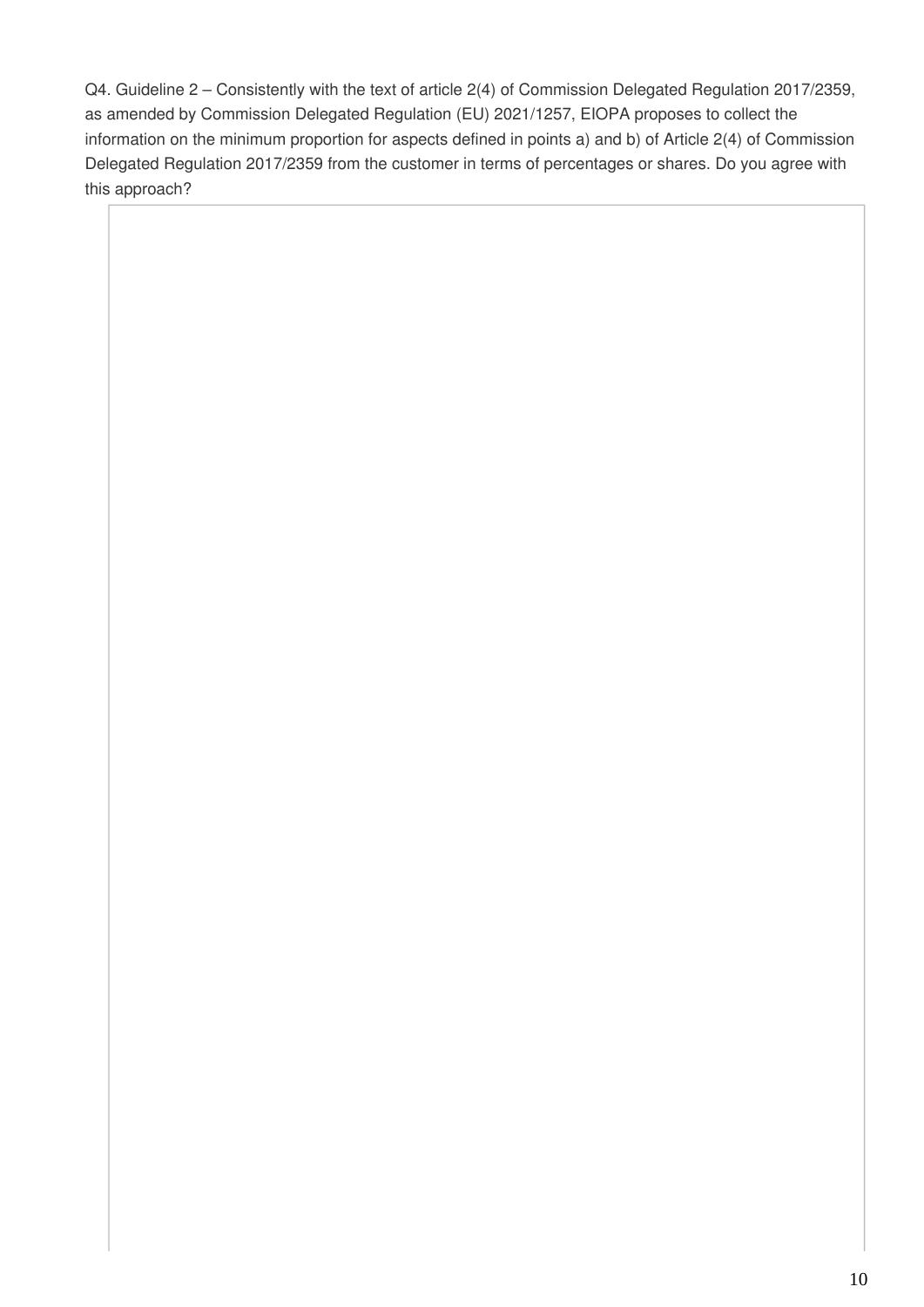Yes, we agree. We support EIOPA's view that "ranges should not be used for that purposes" (CP, p. 9), because an open gauge of percentages or shares will not create any possible upper limits of the proportion of ESG conform investments.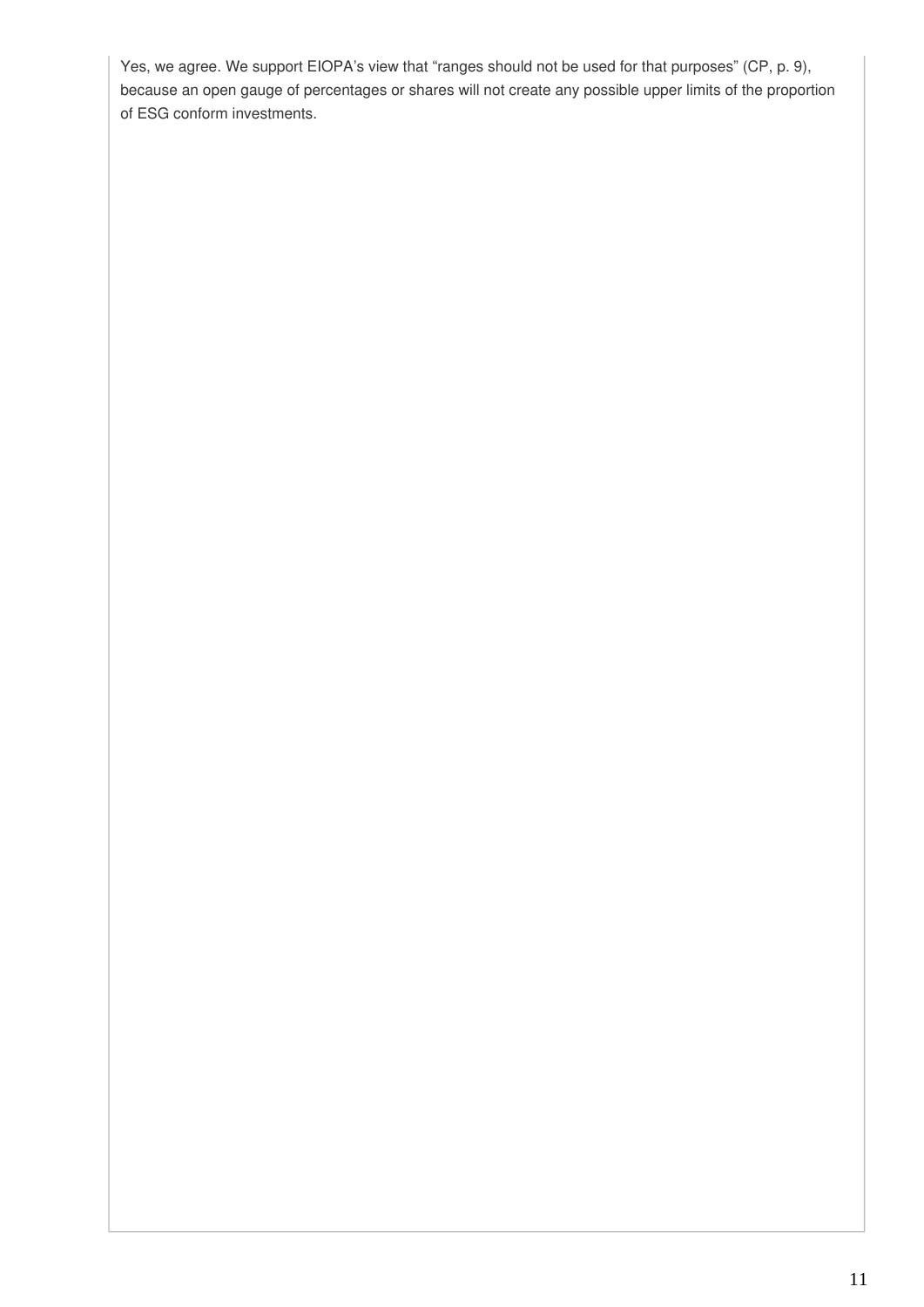Q5. Guideline 2 – EIOPA proposes that insurance undertakings and insurance intermediaries should collect information on whether the customer choses the Taxonomy alignment based on all investment of the insurance-based investment product or only based on those assets that are not government bonds, due to the existing limitations to screen taxonomy-alignment of government bonds. Do you agree with this approach?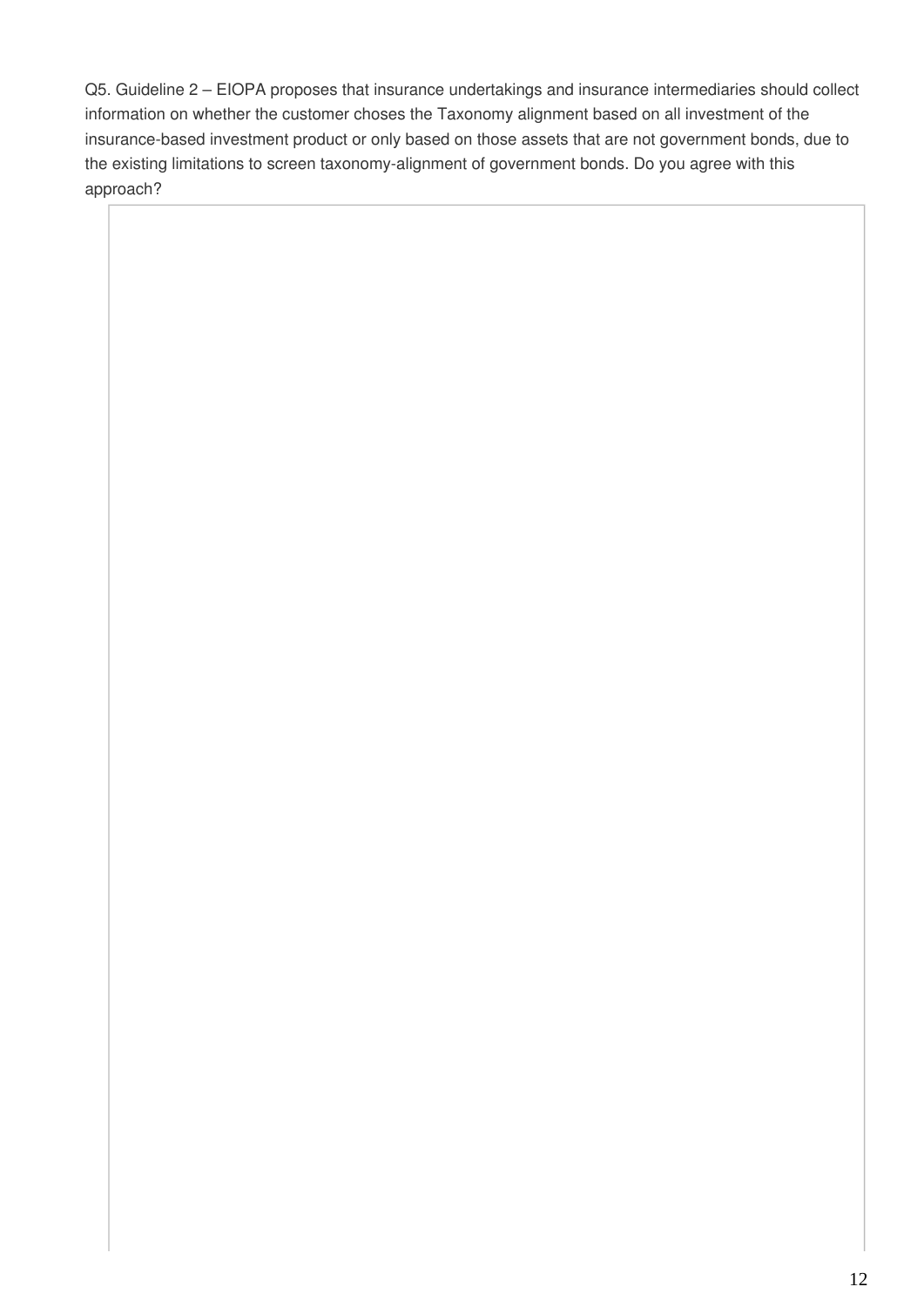Yes, we agree following to the two Key Performance Indicators defined by article 2 (1) of regulation EU/2020 /852 and as long as "the current limitations to apply the Taxonomy rules to certain assets, in particular government bonds" subsist (cf. CP, p. 26, Annex 1, Figure 1 on KPIs). We support EIOPA's proposal that "insurance undertakings and insurance intermediaries should provide the explanation on the basis of both KPIs (including and excluding sovereign bonds) included in the pre-contractual disclosure of an example of a product" (cf. p. 15/16 of CP).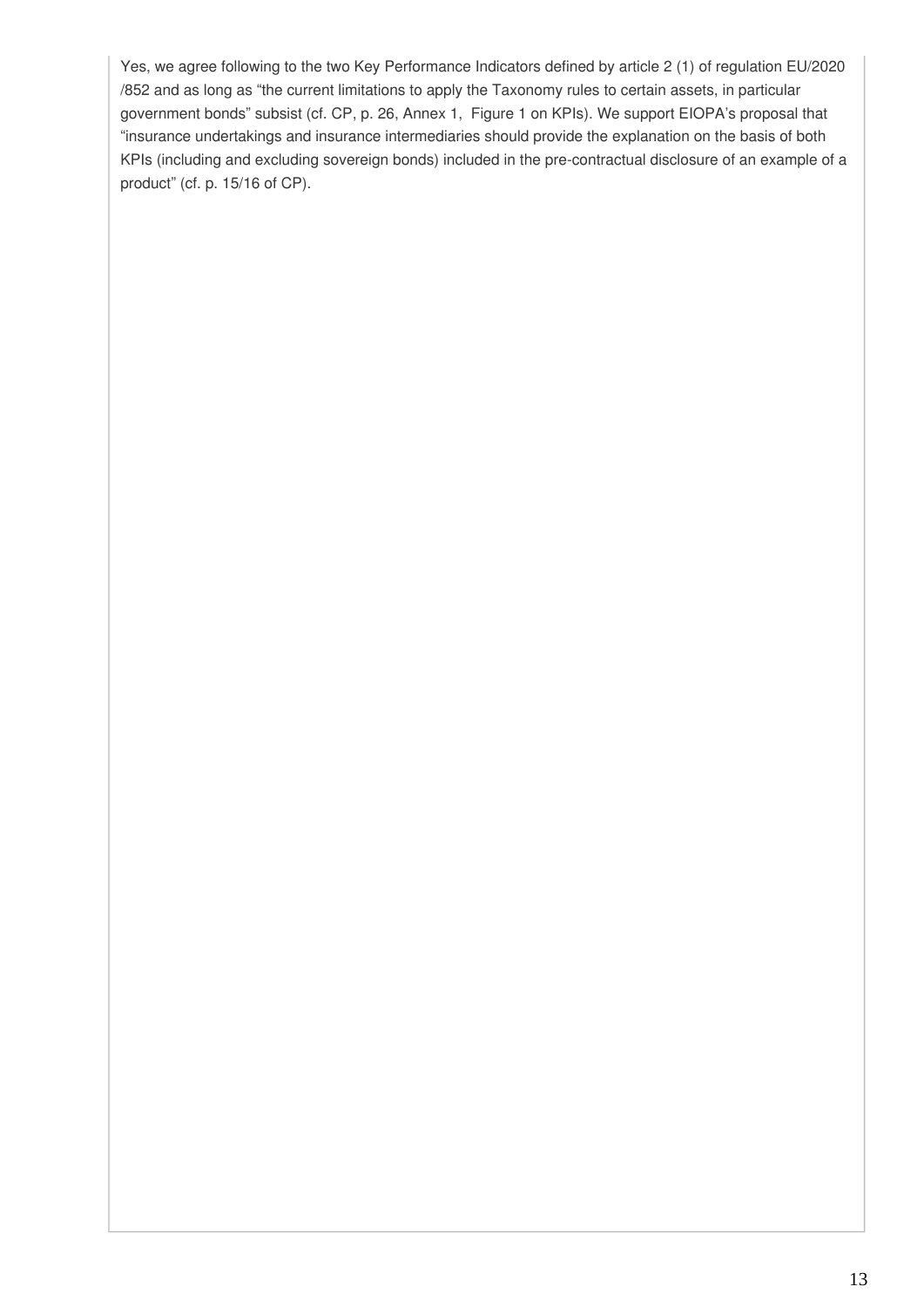Q6. Guideline 2 – When the customer does not determine a specific "minimum proportion" for aspects a) and b), EIOPA proposes that insurance undertakings and insurance intermediaries could guide the customer by providing standardised minimum proportions to help the customer in determining a minimum proportion. Do you believe that the guidelines should specify how granular should be such standardised minimum proportions?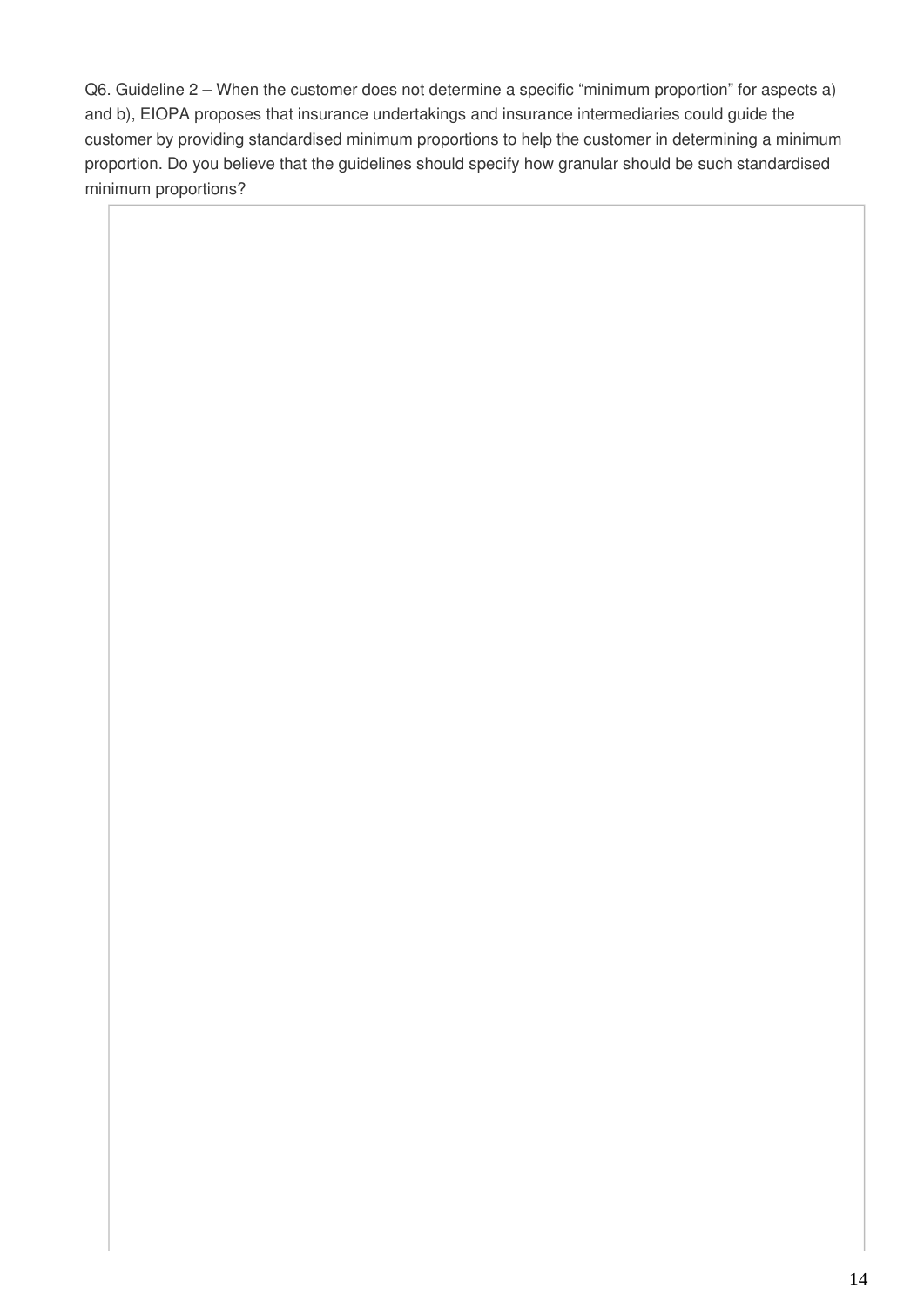Yes, we agree with EIOPA's proposal that insurance undertakings and insurance intermediaries can help the customer to identify the minimum proportion by approximating the minimum proportion by standardised minimum proportions, such as "minimum 10%, minimum 20%, minimum 30%, etc.", which seem to be sufficiently granular (cf. CP, p. 9, no. 3).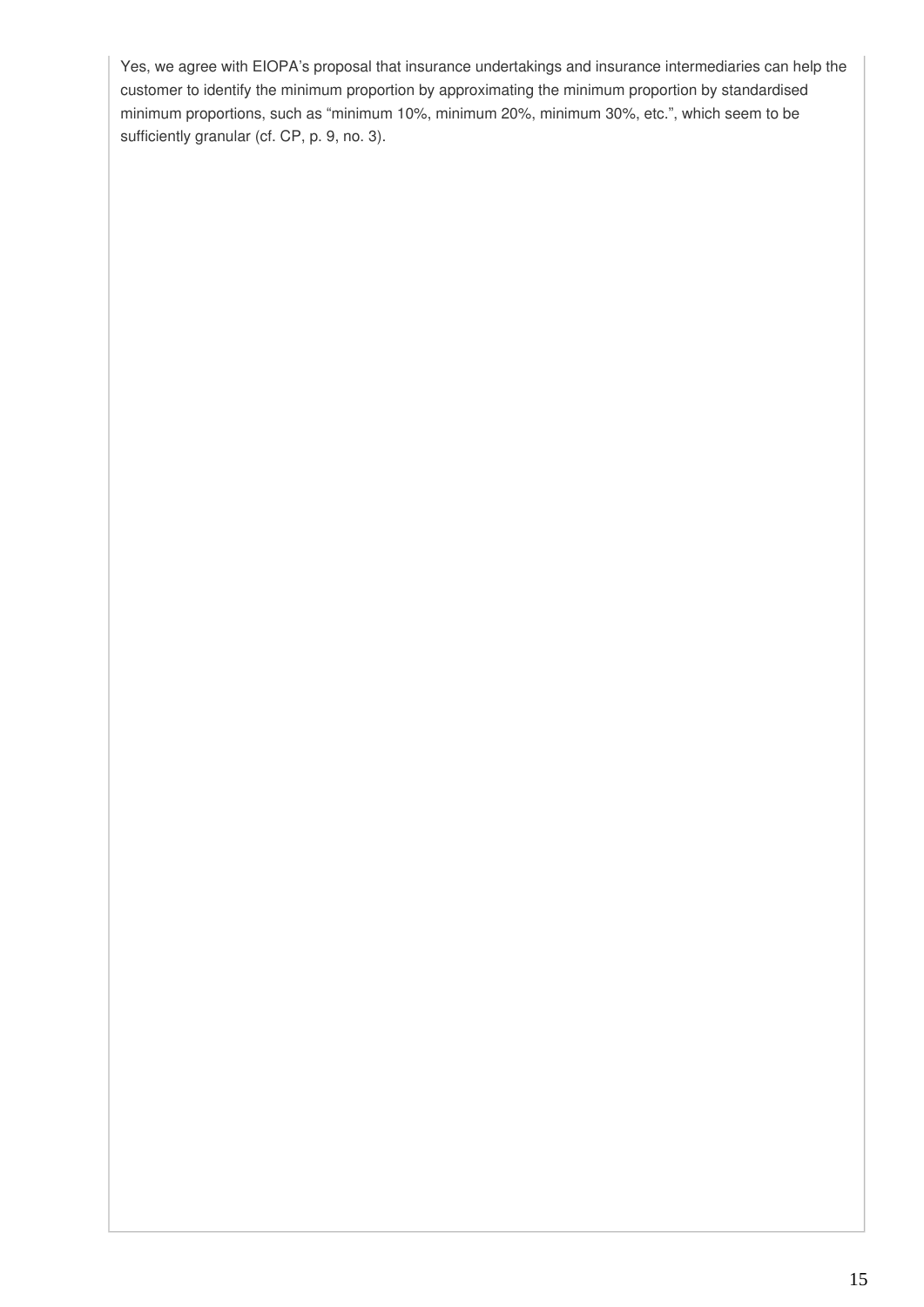Q7. Guideline 2 – Do you agree with the suggested approach where customers answer that they do have sustainability preferences, but do not state a preference with regard to any of the specific aspects mentioned under a) to c) or with regard to a minimum proportion with regard to points a) and b) of Article 2 (4) of Commission Delegated Regulation 2017/2359, as amended? If yes, do you believe that the supporting guideline should be more prescriptive with regard to the procedures insurance undertakings and insurance intermediaries should adopt in the case where a customer does not determine specific sustainability preferences?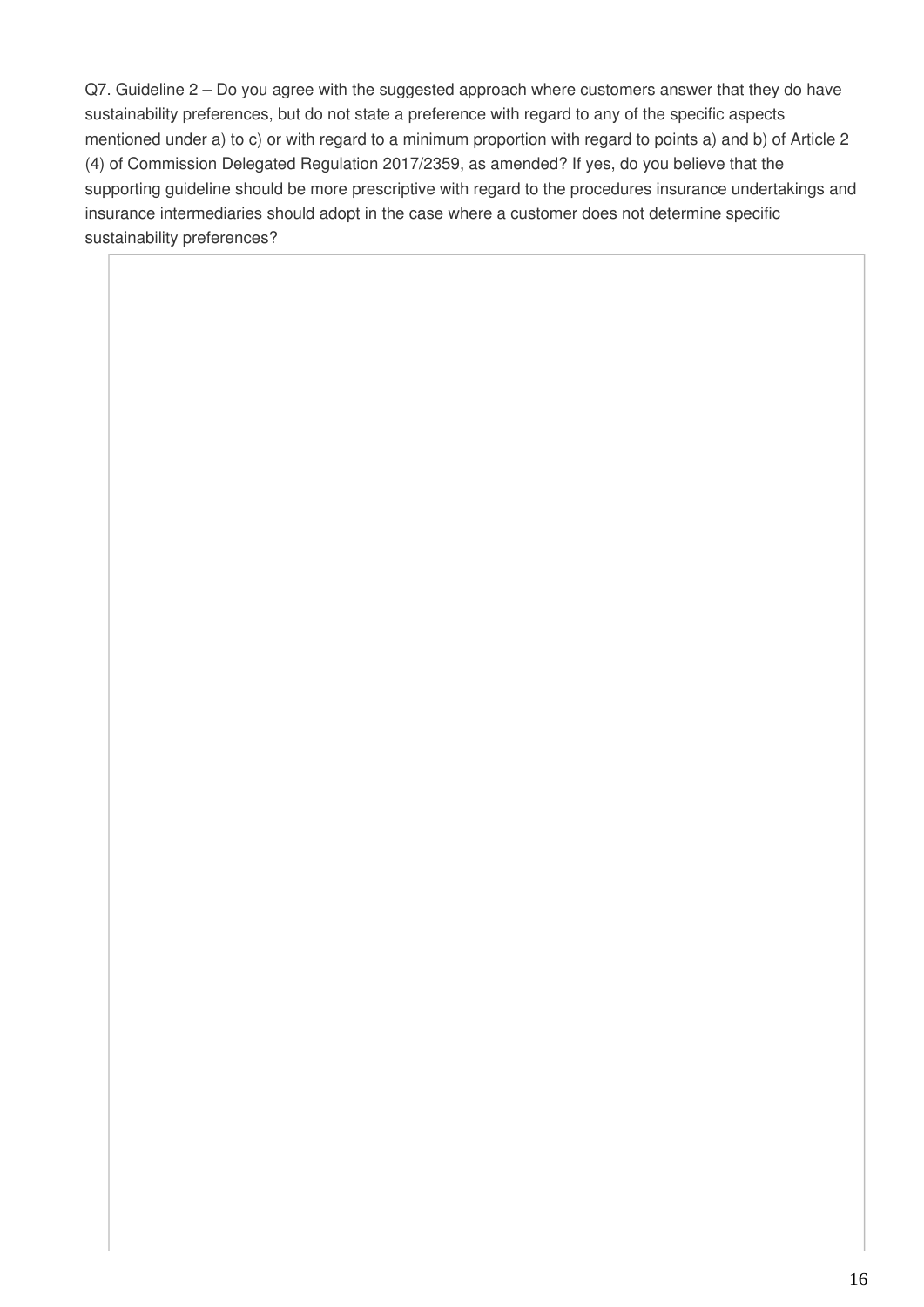Yes, we agree that insurance undertakings and insurance intermediaries should assist the customer to identify the minimum proportion by approximating the minimum proportion by standardised minimum proportions, such as "minimum 10%, minimum 20%, minimum 30%, etc." This assistance should be provided in a neutral way and on the basis of the preferences of the customer, without influencing the customer's choice of the insurance-based investment product. That is why the supporting guideline should not be more prescriptive and can be considered as sufficiently granular (cf. CP, p. 17).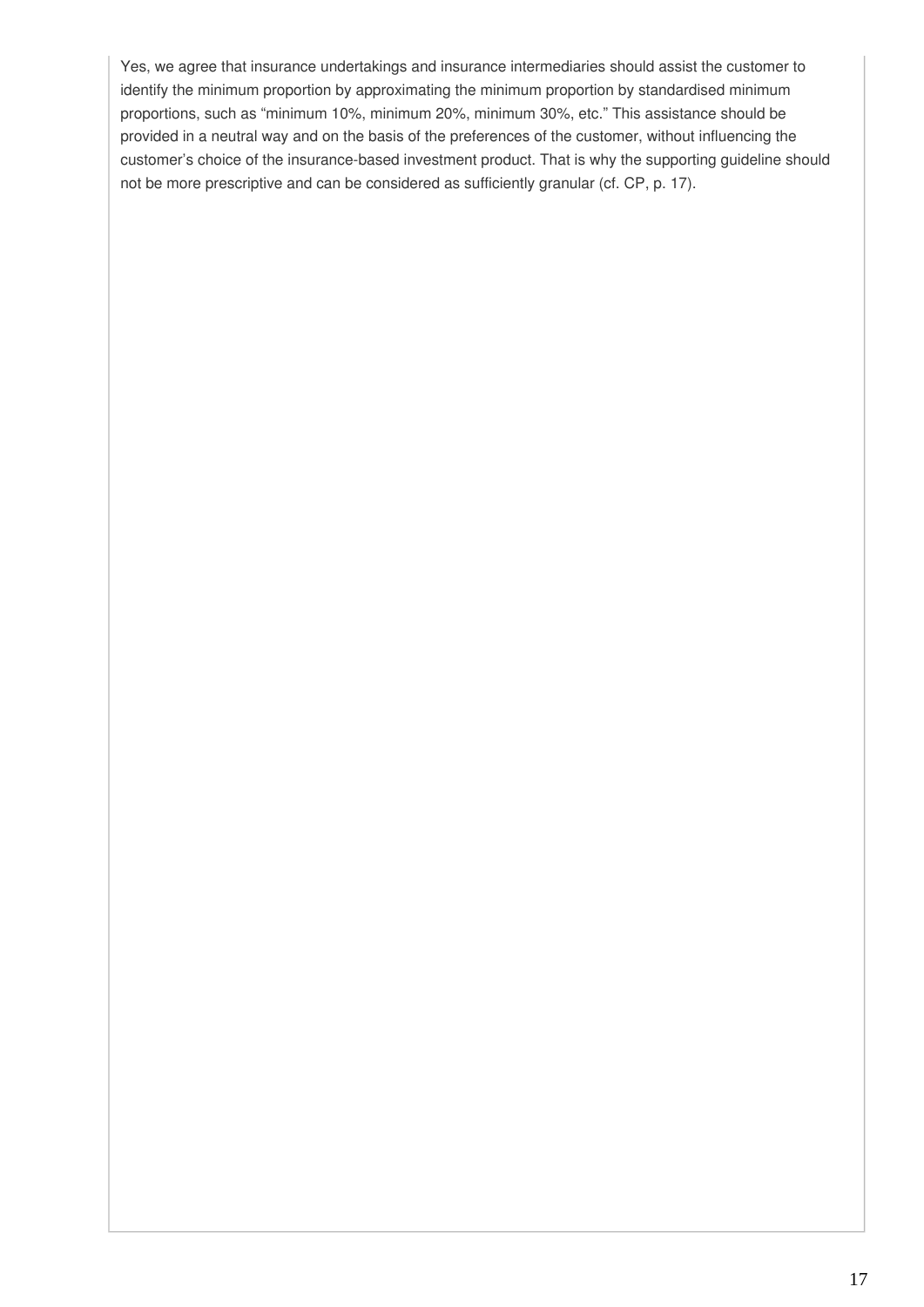Q8. Guideline 2 – Do you consider that further guidance is needed to clarify how insurance undertakings and insurance intermediaries should collect information on the customer's sustainability preferences?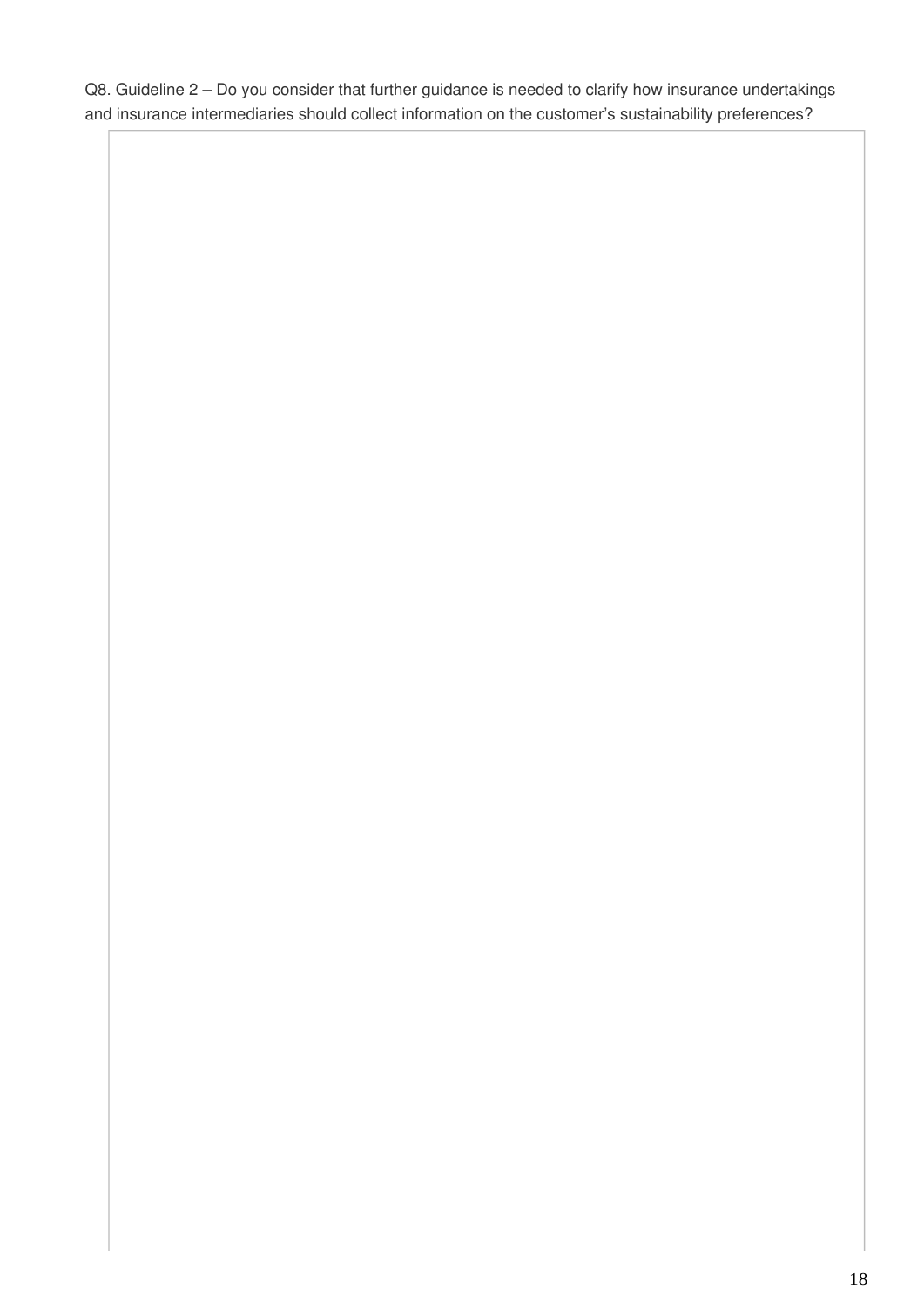We agree with EIOPA's proposal that if, despite the additional explanations on sustainability, the customer is still not willing or not able to make a choice, insurance undertakings and insurance intermediaries should have policies and instructions in place for these situations. Where a customer does not answer the question whether one has sustainability preferences or answers "no", the insurance undertaking or insurance intermediary may consider this customer as 'sustainability-neutral' and recommend products both with and without sustainability-related features. The product offer should be documented and explained to the customer and include information on the sustainability features of the insurance-based investment products offered. For all those cases in which the sustainability preferences of the policyholder are met by the offered IBIPs, the two-step approach outlined by the draft Guideline 5 seems to be appropriate.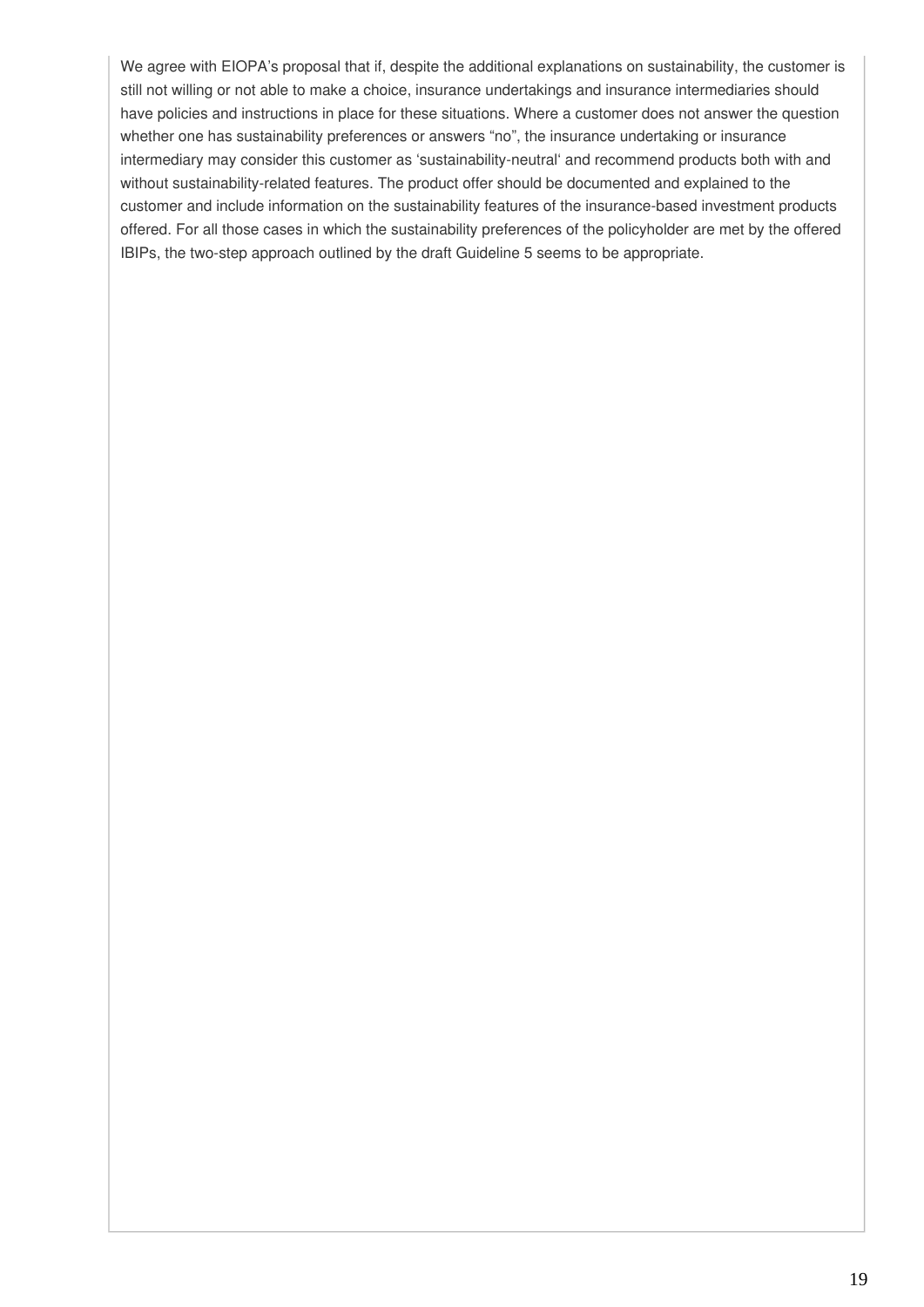## Q9. Guideline 3 – Do you agree with the approach with regard to the periodic assessment?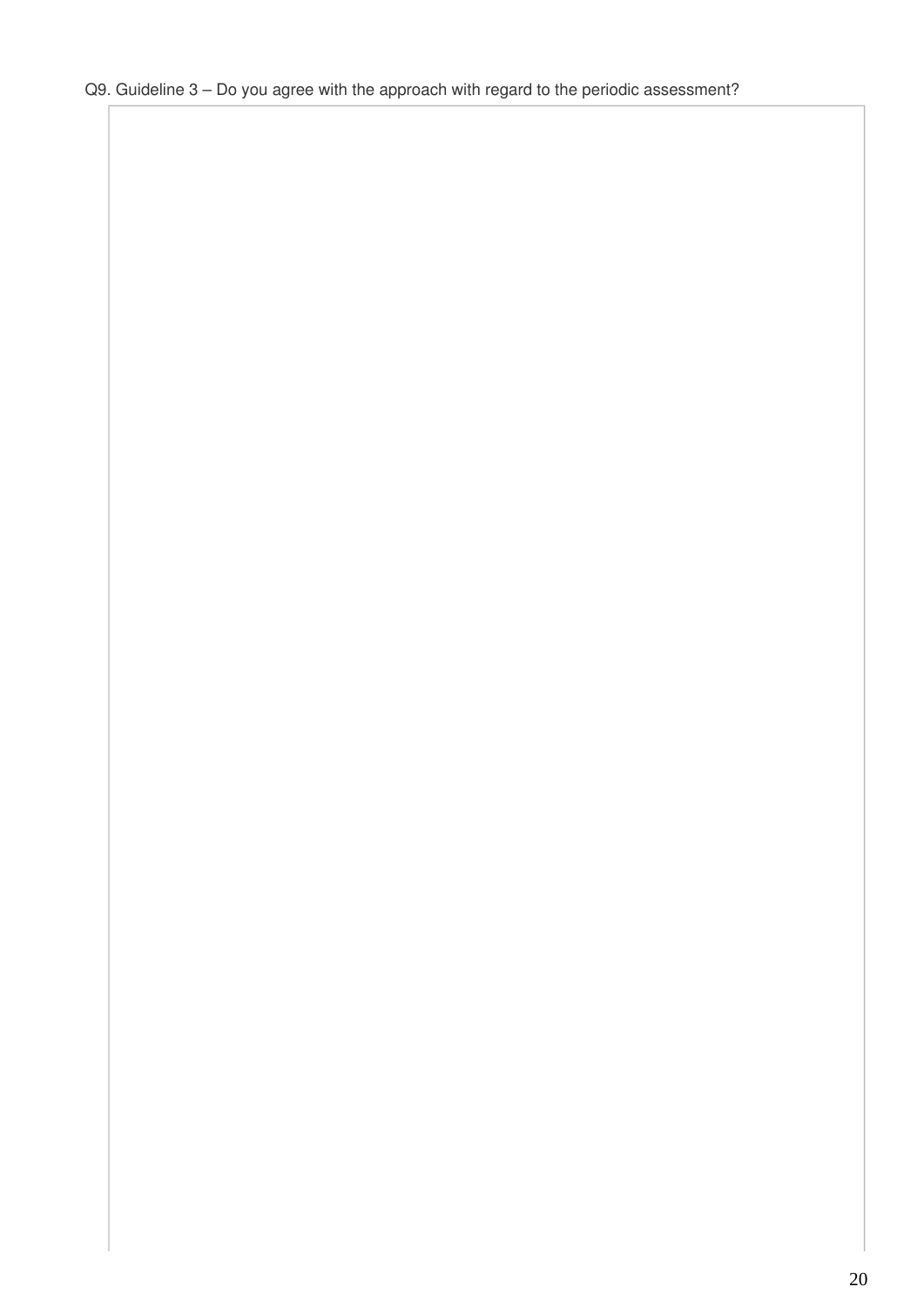Yes, we agree (cf. CP, p. 18, no. 18-22).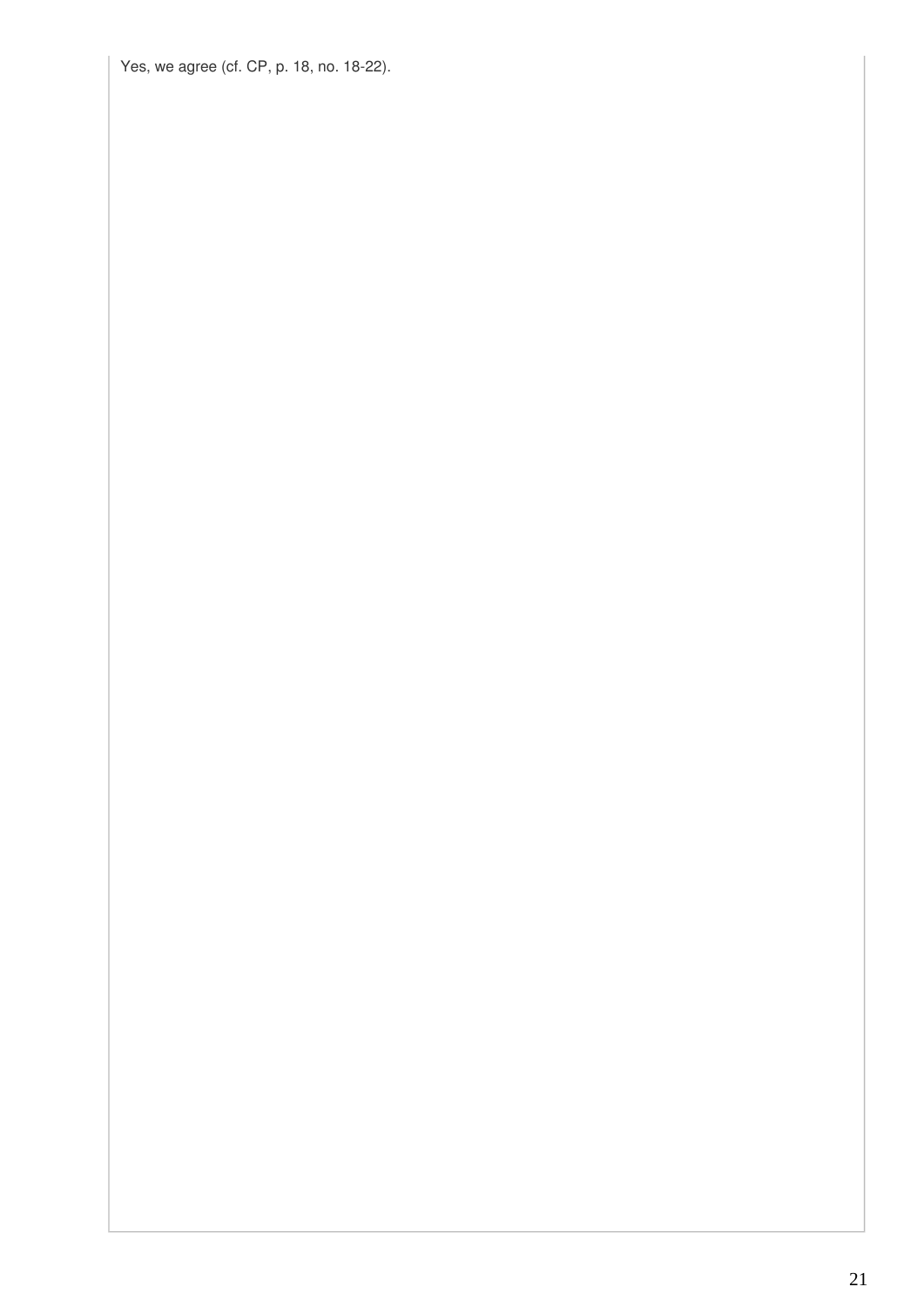Q10. Guideline 4 – EIOPA provides guidance on how to use the SFDR disclosures under Solvency II Directive to assess whether an insurance-based investment product matches the sustainability preferences of the customer in order to make a personal recommendation. Do you agree with the approach?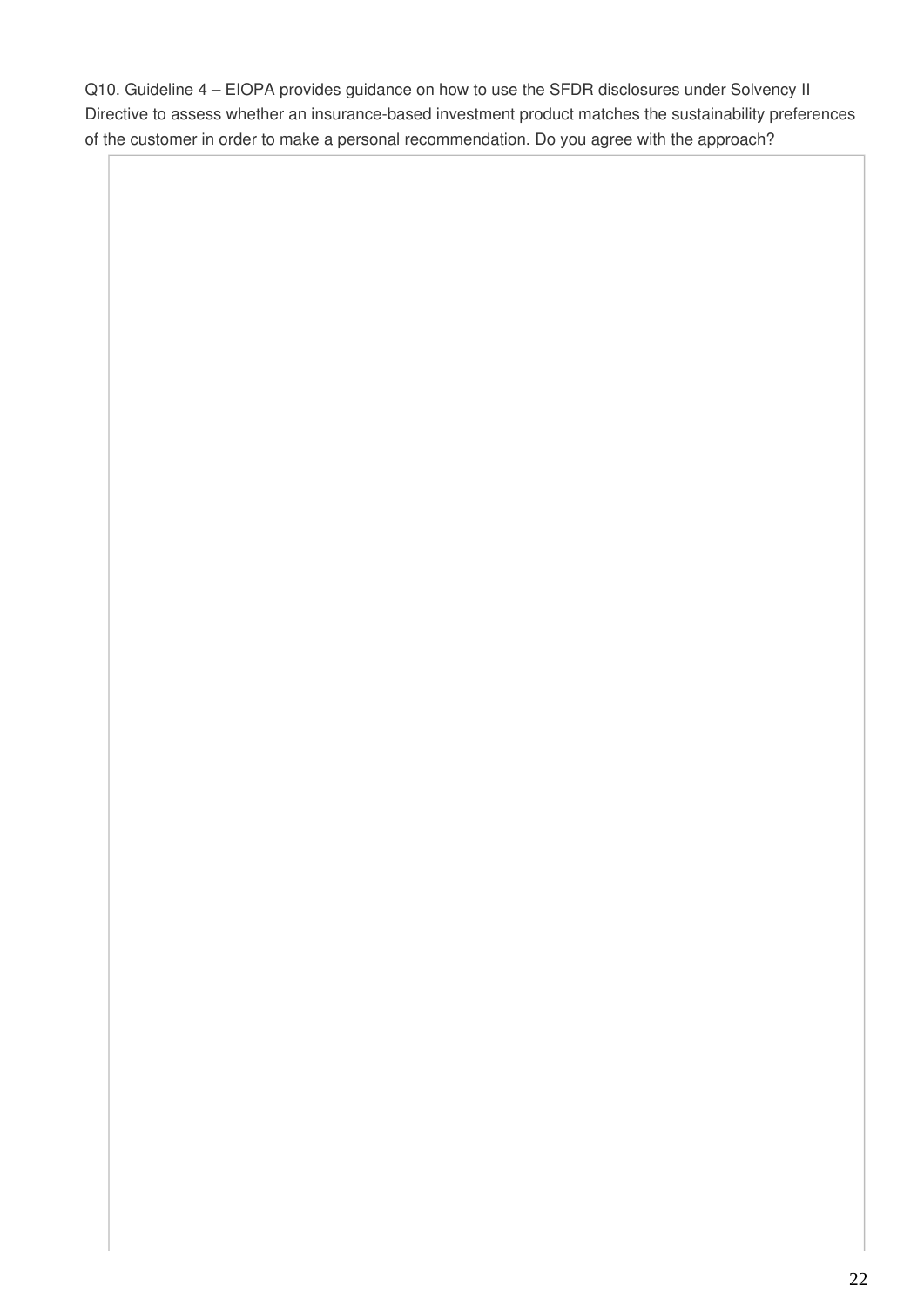Yes, we agree with this approach (cf. CP, p. 19-20, no. 23-31).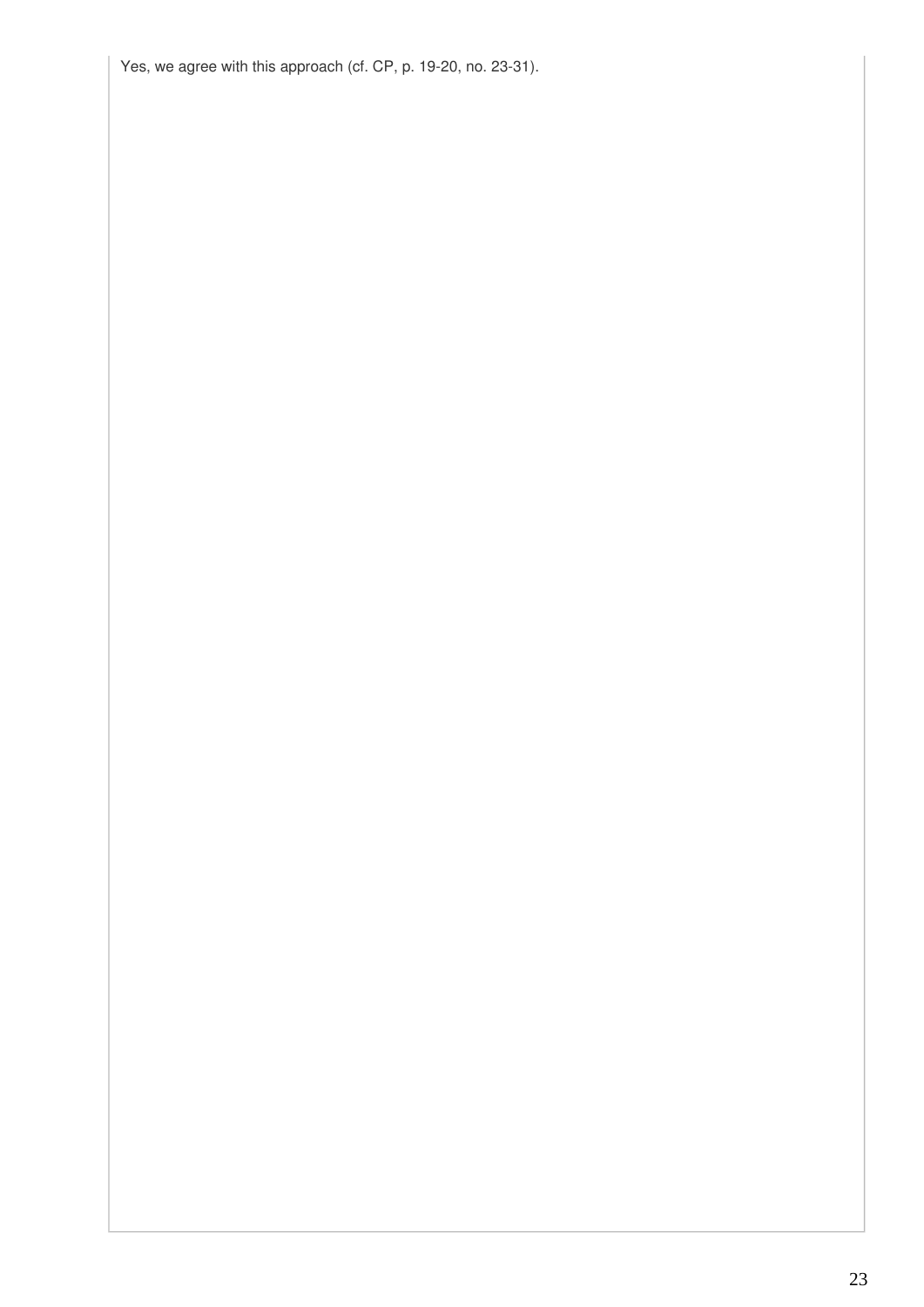Q11. Guideline 4 – For multi-option products, EIOPA provides guidance on how to assess whether an insurance-based investment product matches the sustainability preferences of the customer in order to make a personal recommendation. Do you agree with the approach?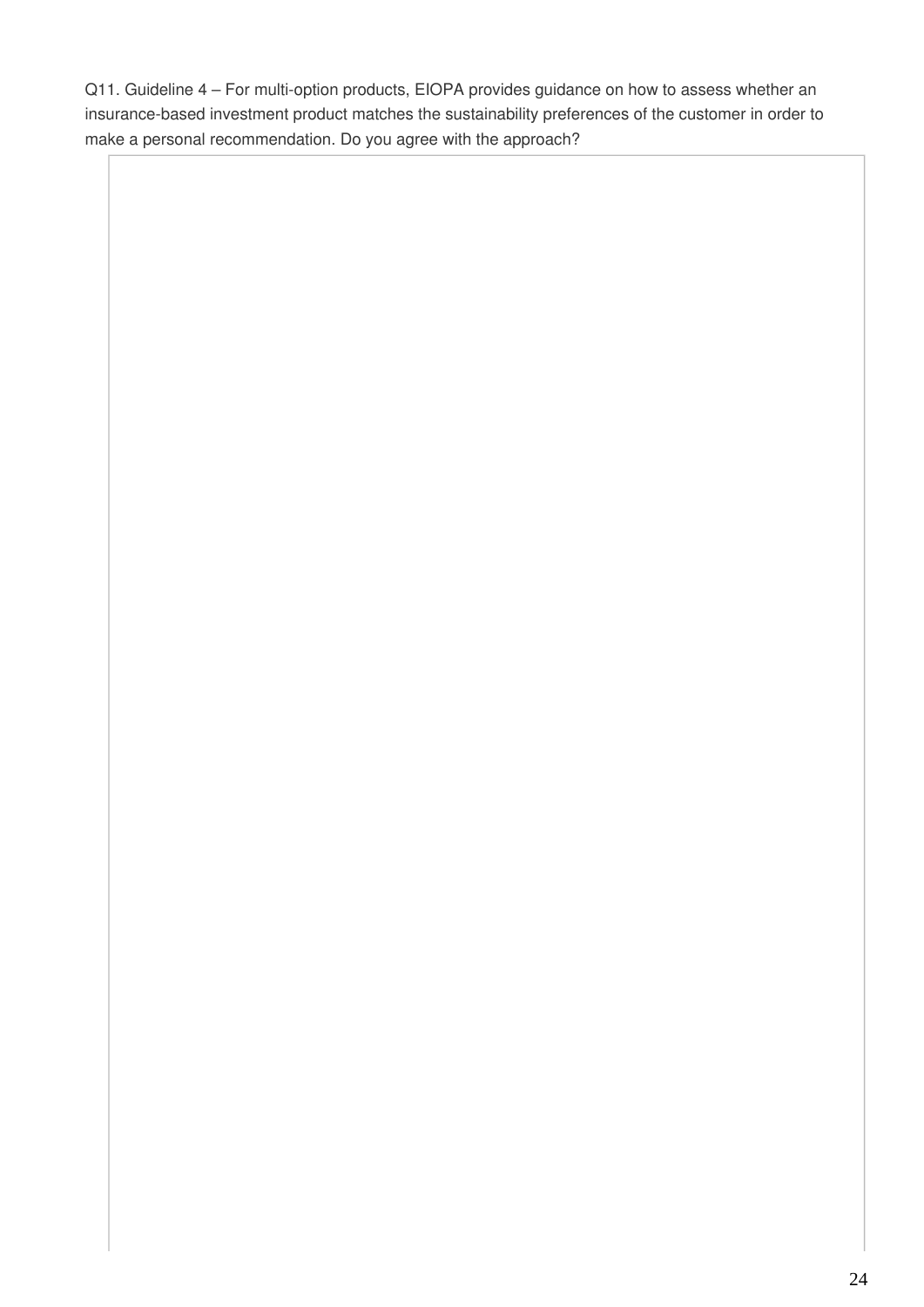Yes, we agree (cf. CP, p. 21, no. 32).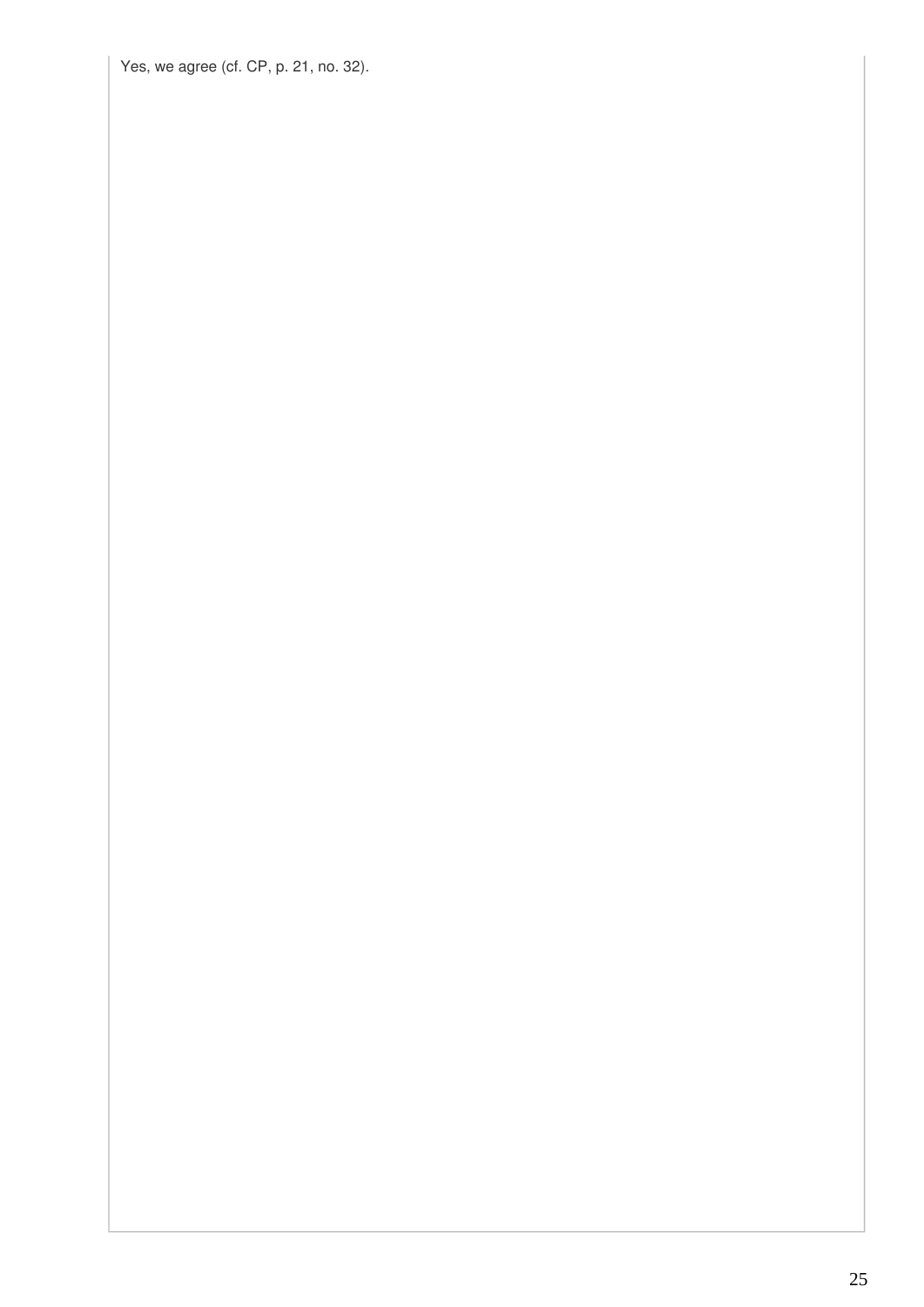Q12. Guideline 5 – Do you agree with the approach outlined with regard to the situation where the customer makes use of the possibility to adapt the sustainability preferences?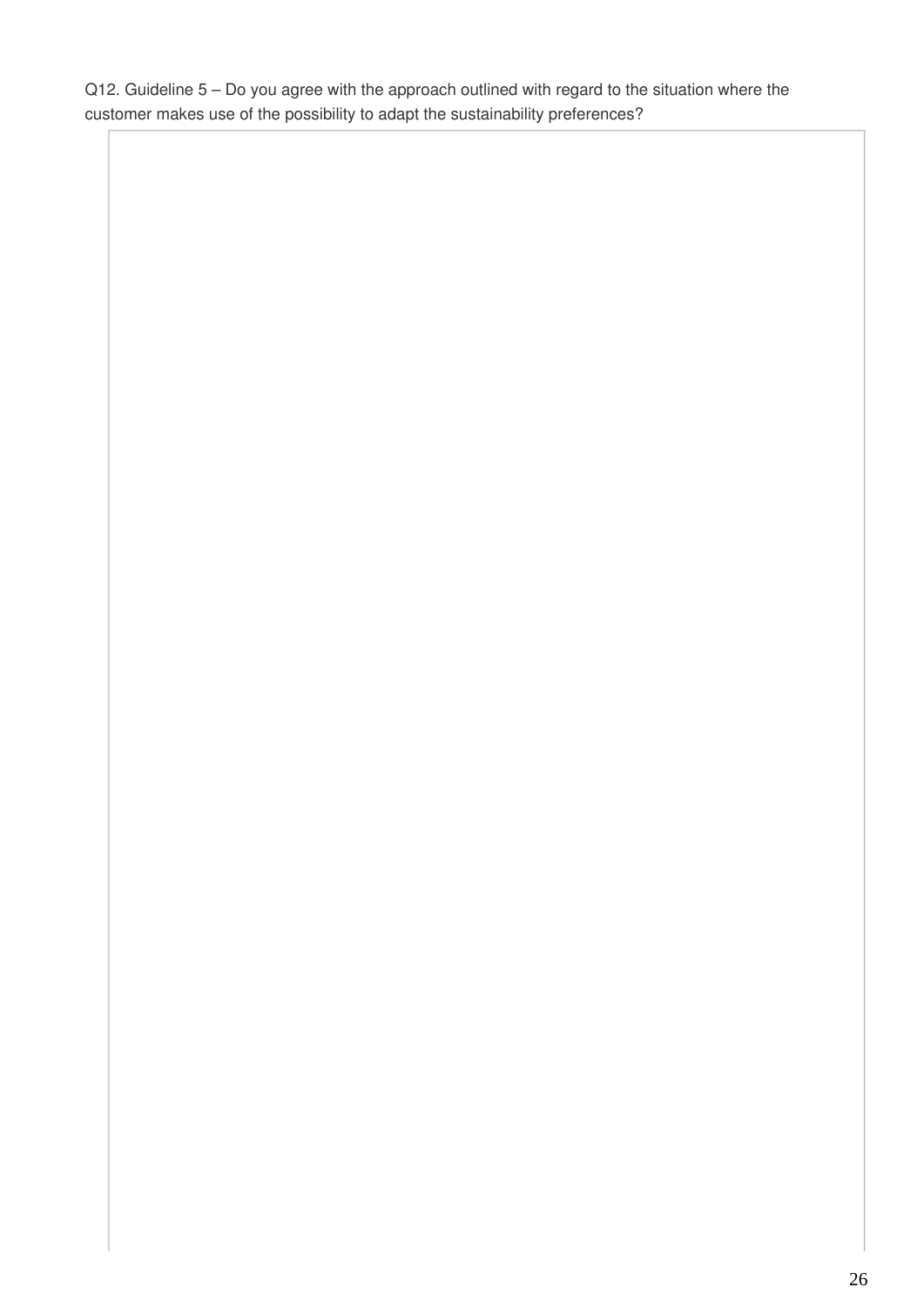Yes, we agree with EIOPA's approach in case that a product does not meet the initial sustainability preferences of the customer, an insurance undertakings or insurance intermediaries should only recommend it once the customer has adapted his/her sustainability preferences (cf. CP, p. 28: Annex I, Figure 4 - Guideline 5: Possibilities when customer has sustainability preferences). Of course the explanation for resorting to such possibility as well as the customer's decision should be documented in the suitability statement. It is particularly important that insurance undertakings and insurance intermediaries should not exert any pressure on the customer to adapt the sustainability preferences neither for "up-grading" nor for "downsizing" these preferences in order to reduce the risk of mis-selling or greenwashing (cf. CP, p. 21, no. 34).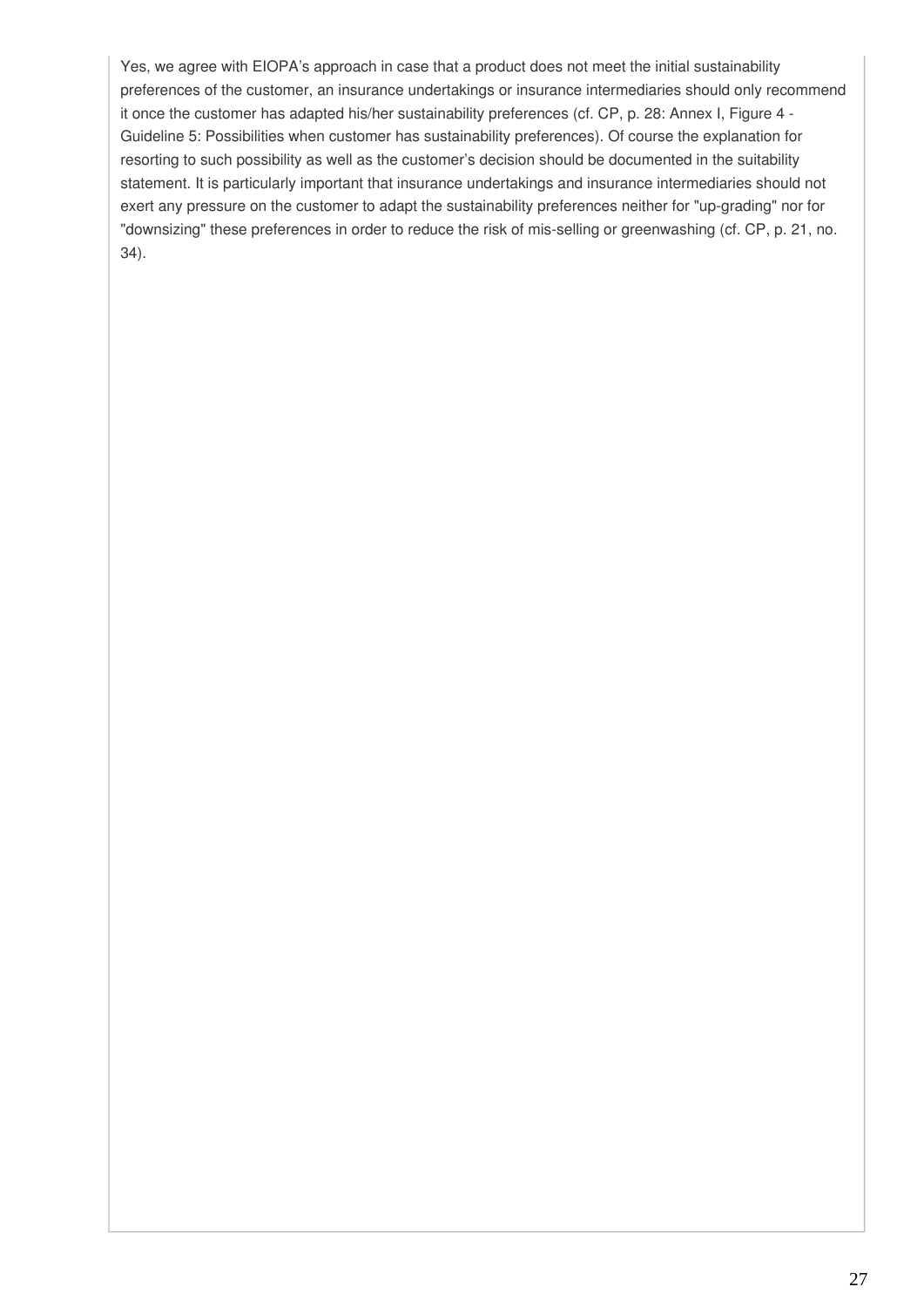Q13. Guideline 6 – Do you agree with the guidance regarding to the arrangements necessary to ensure compliance with the record-keeping requirements or do you believe that further guidance on this aspect should be needed?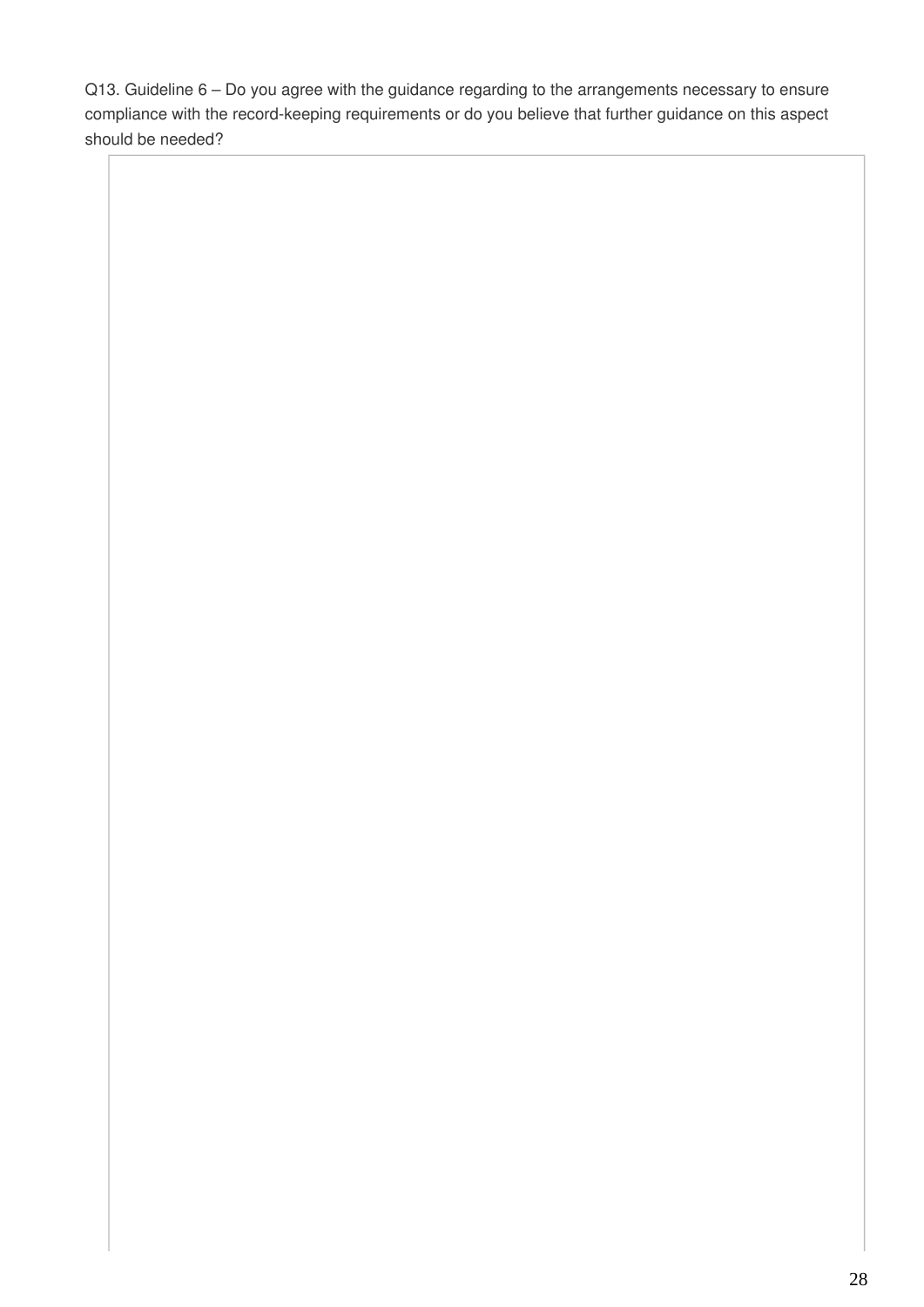Yes, we agree. Record-keeping requirements are stipulated in articles 20 and 30 of IDD (demands and needs test, personal recommendation and suitability assessment) for the financial questions and additionally with regard to sustainability preferences in the article 9 (6) of regulation EU/2017/2359 (introduced by article 2 (3c) of regulation EU/2021/1257). This is particularly important, if the sustainability preferences of the policyholder are not met or had to be adapted (cf. CP, p. 22, no. 36). Additionally the guideline 6 should stress and clarify again that record-keeping requirements have to be fulfilled as well in the case that the sustainability preferences of the policyholder are met by the recommended IBIP (cf. CP, p.27: Annex 1, Figure 2 – Guideline 4: SFDR disclosures to be used to assess whether an IBIP matches the customer's preferences).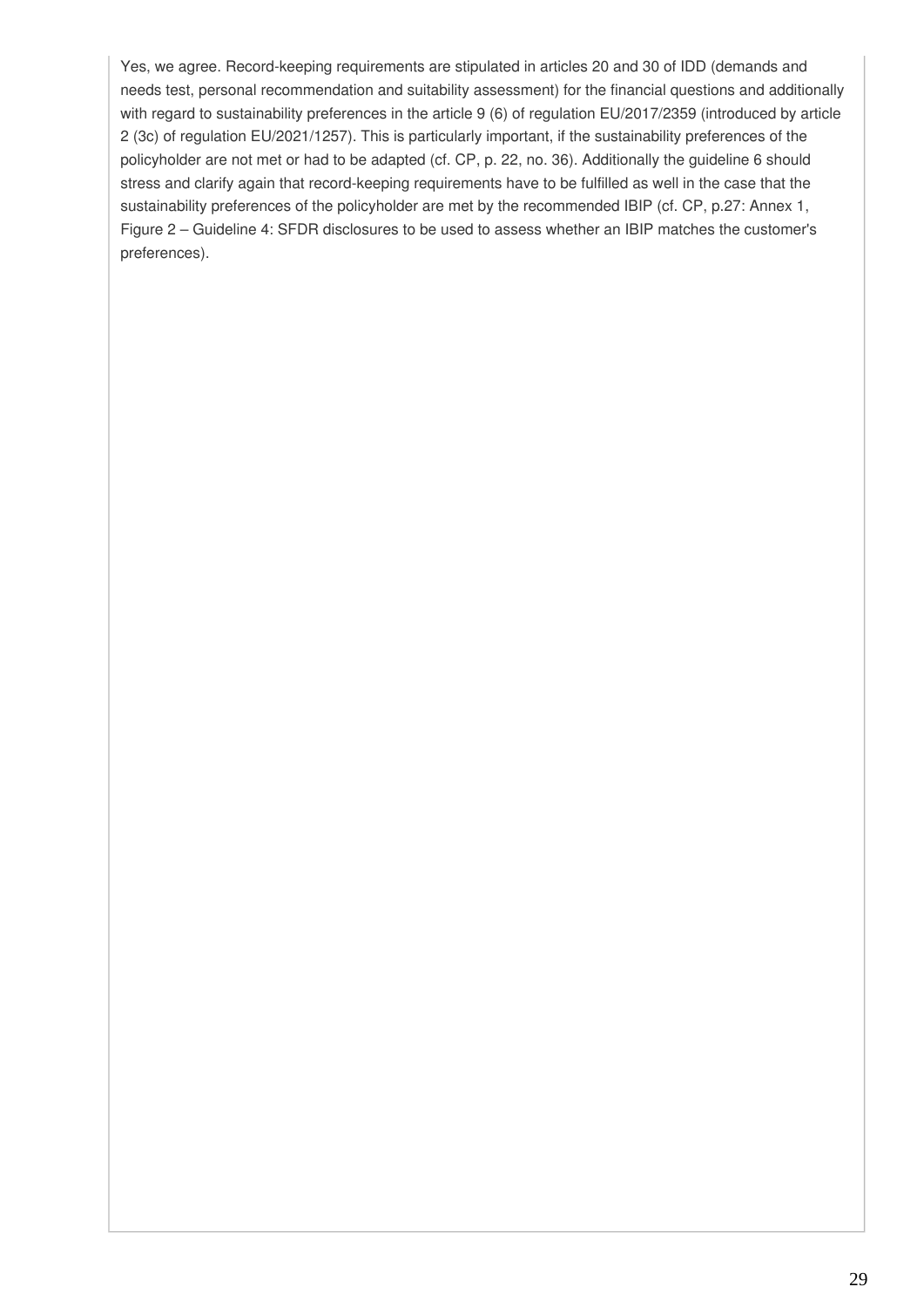Q14. Guideline 7 – Do you agree with the guidance regarding to the qualification of employees of an insurance undertaking or insurance intermediary employees or do you believe that further guidance on this aspect should be needed?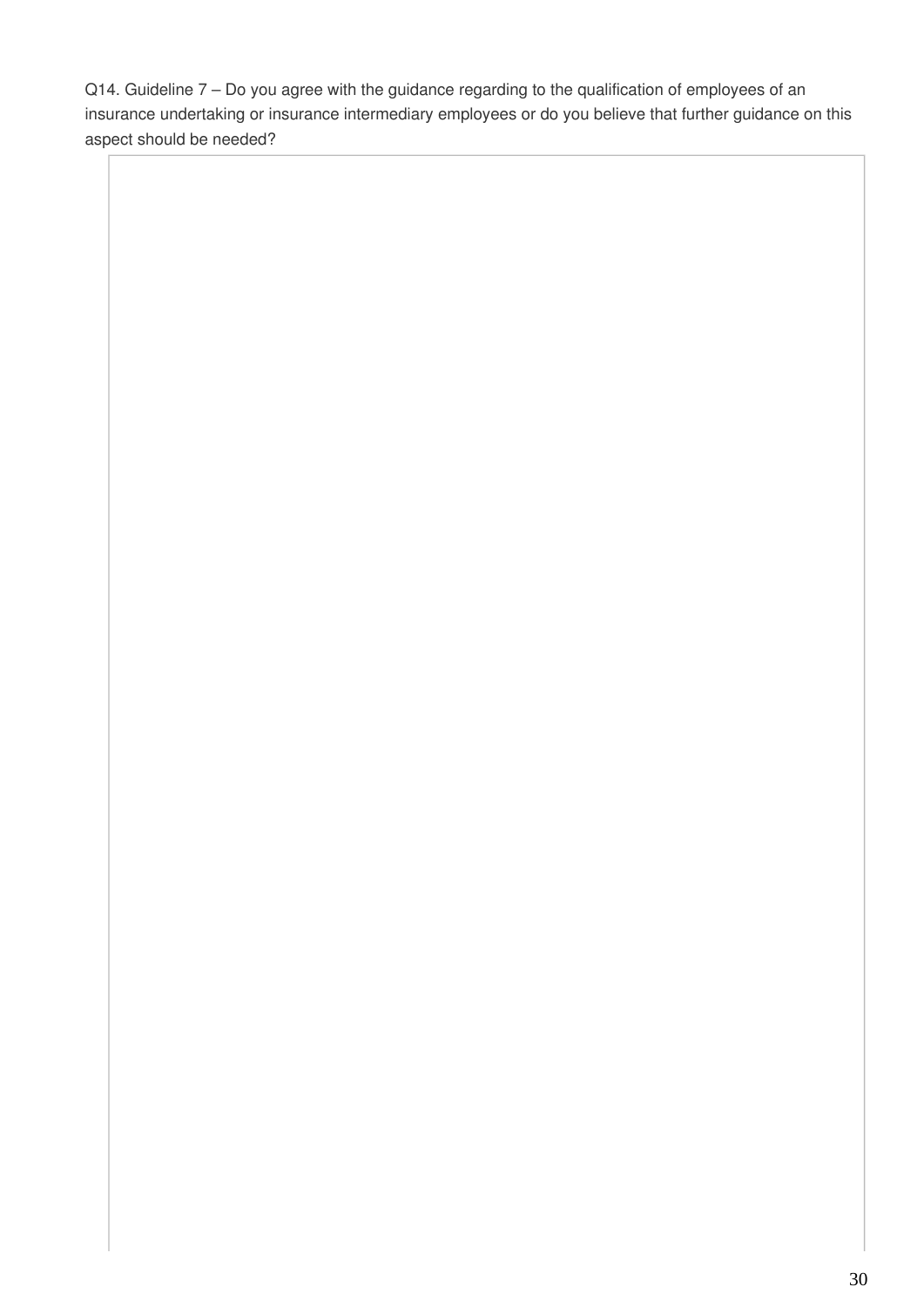Yes, we agree with the two-levels approach of knowledge and competences of intermediaries and employees of insurance undertakings, especially with regard to IBIPs (cf. CP, p. 22, no. 37 and 38). Accordingly to article 10 (2) of IDD (on "Professional and Organisational Requirements") this guideline should stipulate a minimum number of hours for an annual professional training with regard to ESG factors proven by obtaining a certificate.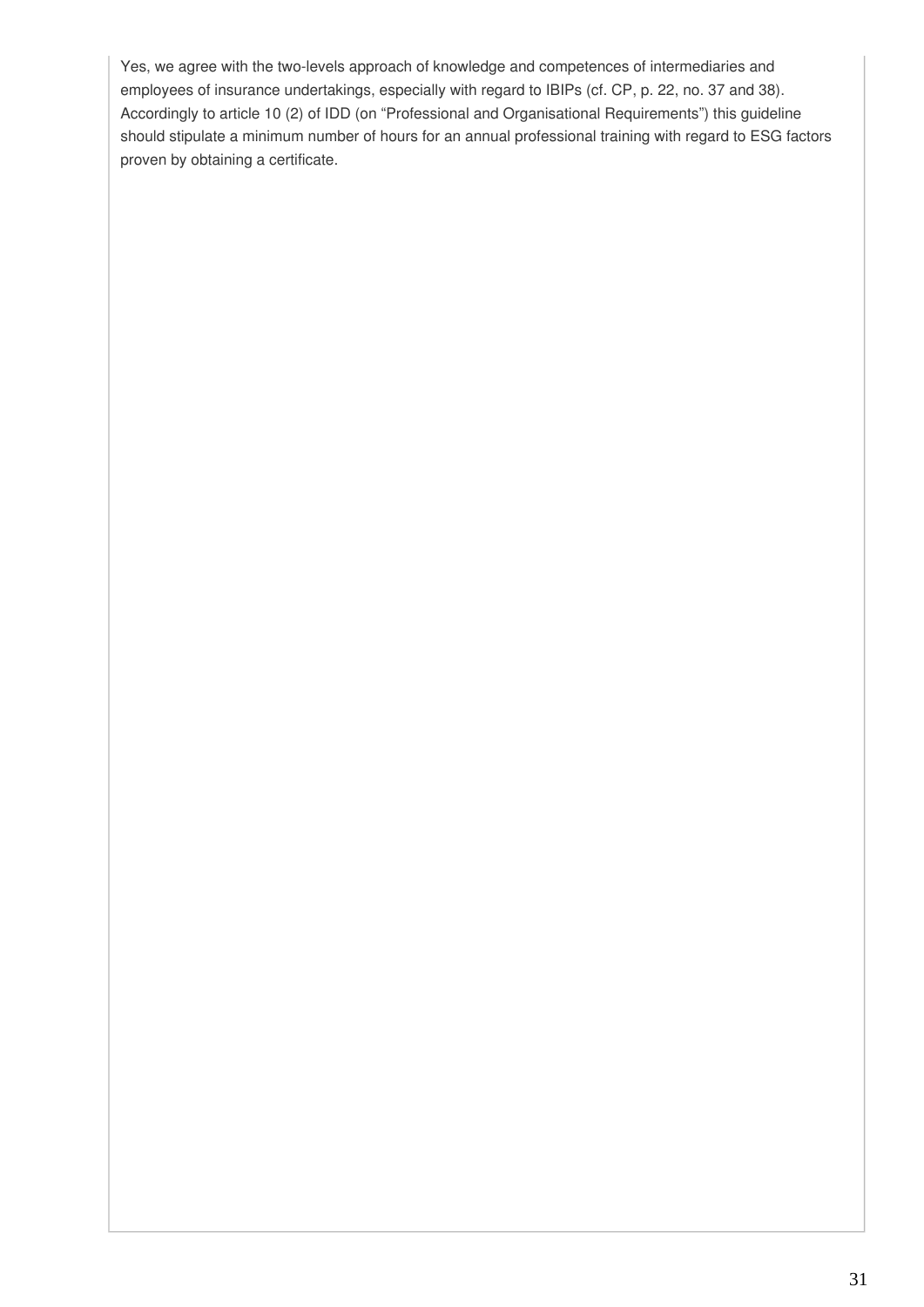Q15. What level of resources would be required to implement and comply with the guidelines (organisational, IT costs, training costs, employee costs, etc., differentiated between one off and ongoing costs)? When answering this question, please also provide information about the size, internal organisation and the nature, scale and complexity of the activities of your institution, where relevant.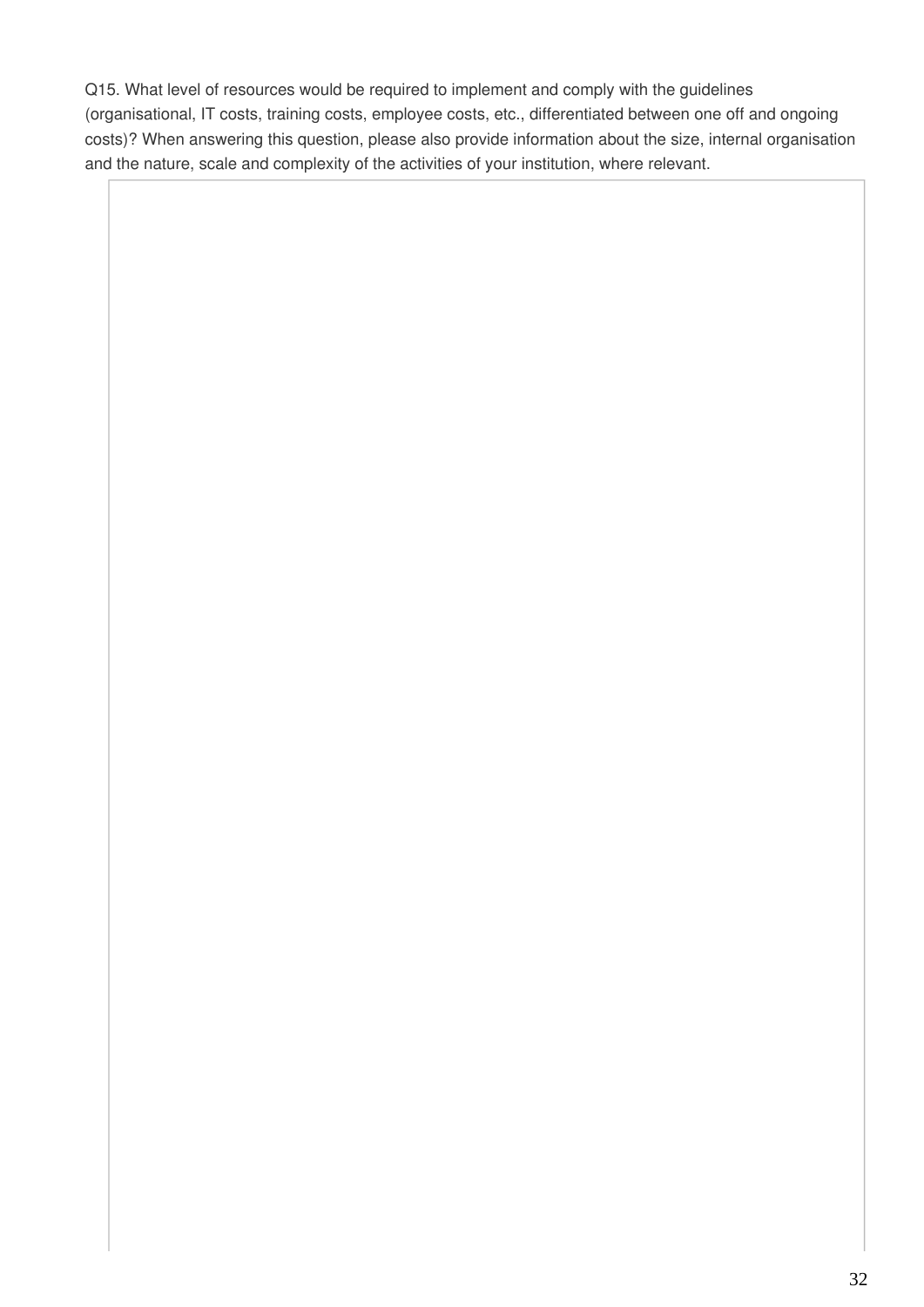No detailed comment possible, because BdV is neither a product provider nor a distributor of IBIPs. BdV's distribution activities are limited to non-life insurance products (with the exception of term-life products): third party liability, home content, building owners, disability etc. With regard to IBIPs some of our insurance advisors only provide general advice (without any sales!). About one third of our all employees (about 30) have direct contact with our members for these advice activities, so there will be a need for professional training related to ESG information requirements for these colleagues (following to guideline 7, no. 37, of CP, p. 22).